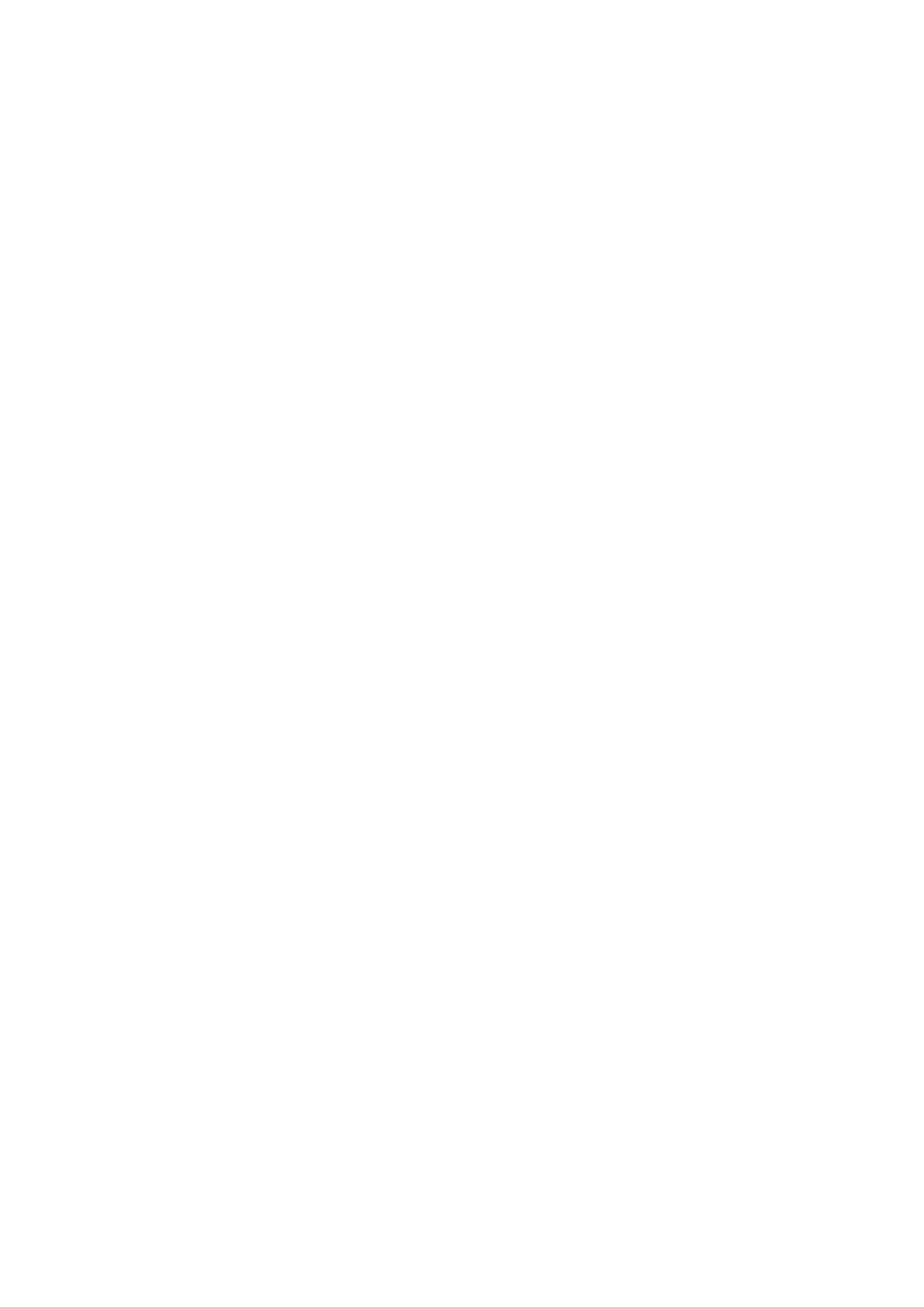### **Table of Contents**

| <b>Chapter 1: Introduction</b>                                | $\mathbf{1}$     |
|---------------------------------------------------------------|------------------|
| <b>Chapter 2: Varieties of English</b>                        | $\boldsymbol{2}$ |
| 2.1. The concept of variety                                   | $\overline{2}$   |
| 2.2. Standard varieties and Standard English                  | 3                |
| 2.2.1. Defining Standard English                              | 3                |
| 2.2.2. From variety to standard                               | $\overline{4}$   |
| 2.3. Non-standard varieties                                   | 5                |
| Chapter 3: Some relevant varieties of English and their       | 6                |
| differences                                                   |                  |
| 3.1. British English and <i>English</i> English               | 6                |
| 3.2. American English and North American English              | $\tau$           |
| 3.3. Australian English and New Zealand English               | 9                |
| 3.4. South African English                                    | 11               |
| 3.5. Welsh English                                            | 12               |
| 3.6. Scottish English                                         | 13               |
| 3.7. Irish English                                            | 14               |
| 3.8. Southern British dialects: Cockney English               | 16               |
| 3.9. Southern British dialects: Estuary English               | 17               |
| 3.10. Southern British dialects: West Country English         | 18               |
| 3.11. Northern British dialects                               | 18               |
| 3.12. Differences amongst varieties                           | 24               |
| <b>Chapter 4: Sociolinguistic attitudes towards varieties</b> | 25               |
| 4.1. Negative attitudes towards non-standard varieties        | 25               |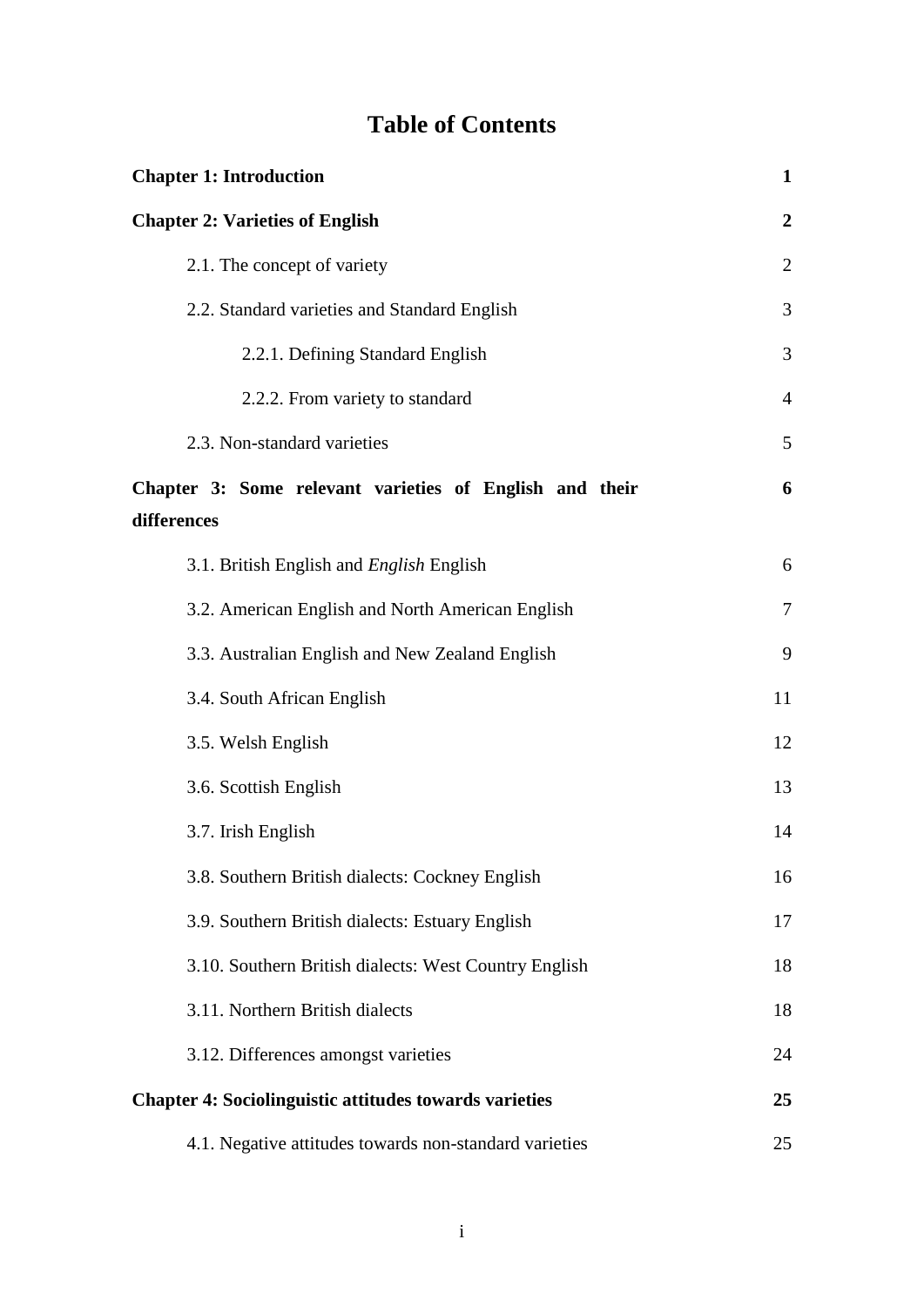| 4.2. The reason why these attitudes exist                   | 27 |
|-------------------------------------------------------------|----|
| 4.3. A linguistic defence of non-standard varieties         | 28 |
| Chapter 5: Conclusions, limitations of the study and future | 32 |
| lines of research                                           |    |
| <b>References</b>                                           | 34 |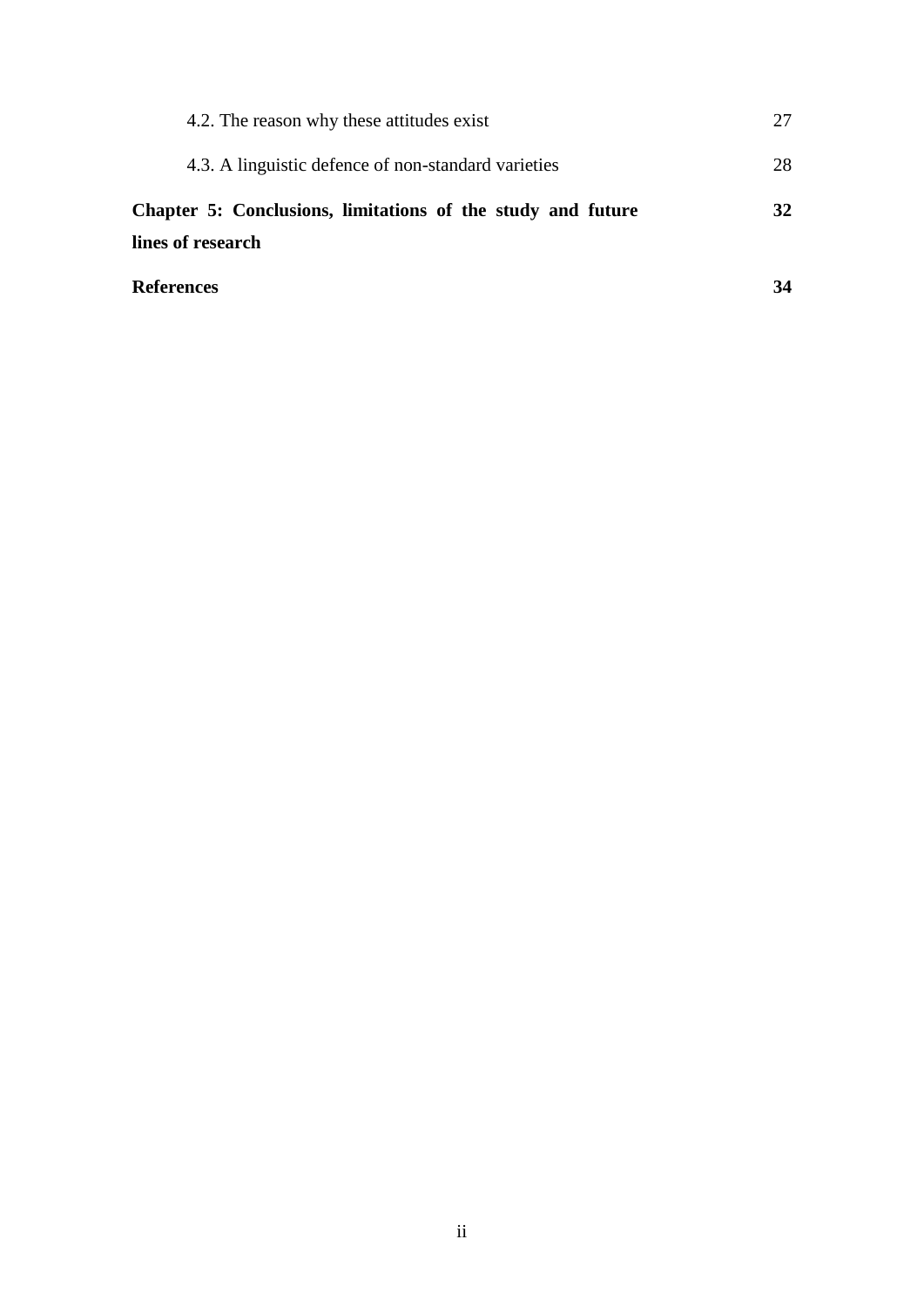### **Chapter 1: Introduction**

During my stay at England for one full academic year I became familiarized with a kind of English I had never heard before. It was a non-standard variety of English known as 'Mackem', which is spoken in and around the city of Sunderland, in the North East. Its speakers seemed proud of their speech, but soon I discovered that other English speaking people looked down on this 'dialect', as they called it. As a speaker of Andalusian, a non-standard variety of Spanish myself, this intrigued and motivated me to learn more about non-standard varieties of English and the negative attitudes attached to them.

The objective of this paper is to examine the differences between some varieties of the English language and to determine if there are any objective claims that can be made in favour of either the standard or the non-standard varieties. In order to do so, two different analyses on varieties will be carried out: from a purely linguistic point of view, as well as from a sociolinguistic point of view.

In chapter 2, the concept of language 'variety' is discussed, with a focus on the English language. The distinction between 'standard' and 'non-standard' varieties, how varieties become 'standardized' and why are also addressed.

Chapter 3 consists of a series of linguistic analyses of some relevant varieties of English that are spoken around the globe. The variety's grammar, syntax, spelling and pronunciation are described in order to see how much do varieties actually differ from one another.

Chapter 4 consists of a sociolinguistic approach to the differences between standard and non-standard varieties of English and the attitudes that both linguists and non-linguists associate with each.

Finally, chapter 5 is devoted to some conclusions that can be extracted from the previous chapters, as well as to the limitations of this End of Bachelor's Project and future lines of research.

Key words: varieties, linguistics, socio-linguistics, standard, non-standard.

1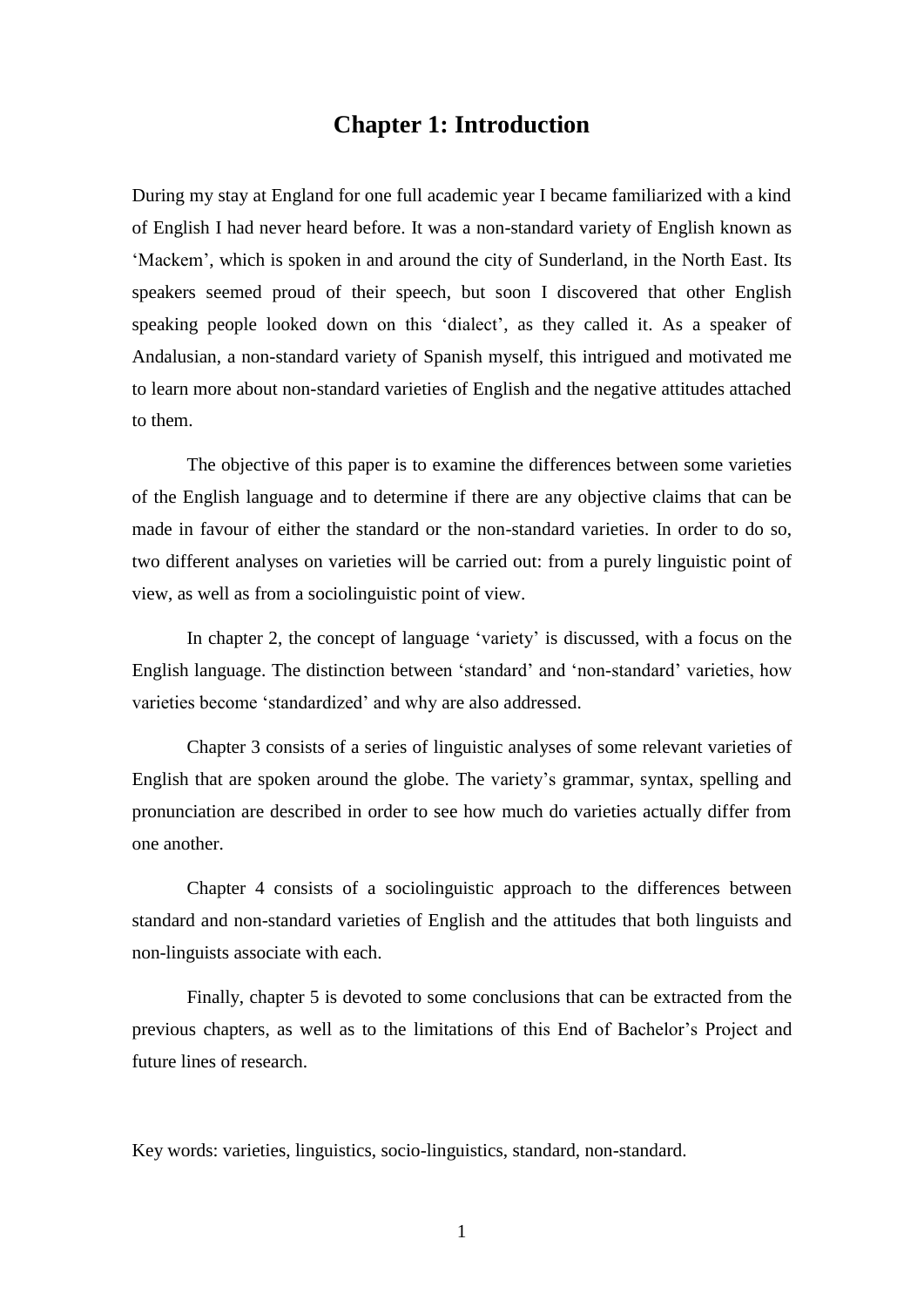### **Chapter 2: Varieties of English**

#### **2.1. The concept of "variety"**

'Variety' is the term designated by language scholars to label a subdivision within a language (McArthur 2002). The cause for these subdivisions is not always the same. Geographical or regional varieties are different because they are spoken in different parts of the world. This applies to the differences between varieties of the same language as it is spoken in different countries (British and American English, for example), but also between cities inside the same country (Yule 2010) and even between different areas of the same city.

Social varieties on the other hand are related to use and social class. For example, it is usually the case that a speaker from a higher social class will not use the language in the same way as a speaker from a lower class does. Other social areas, such as different jobs, also have their own varieties: the language used in, say, legal English is considerably different from that of advertisement English. It is important to take into account that Social varieties can also be subdivided in Geographical varieties, allowing the distinction between British legal English and American legal English, for example (McArthur 2002).

A variety, then, can be described to be a given form of a language as it is used by its speakers. There can be apparent differences between varieties, be it at the level of pronunciation, grammar or vocabulary, yet they will always represent the same base language. It could be argued then that, from a purely linguistic point of view, all varieties of the same language are equally valid and worthy. However, as it will be explained later, things change drastically when looked at from a sociolinguistic point of view.

Two other terms which are useful to understand varieties are 'accent', which is "how speakers pronounce words" (Meyerhoof 2006: 27) and identifies an individual speaker's regional or social origins (Yule 2010); and 'dialect', which refers to "distinctive features at the level of pronunciation and vocabulary and sentence structure" (Meyerhoof 2006: 27). These two are essential components of every variety: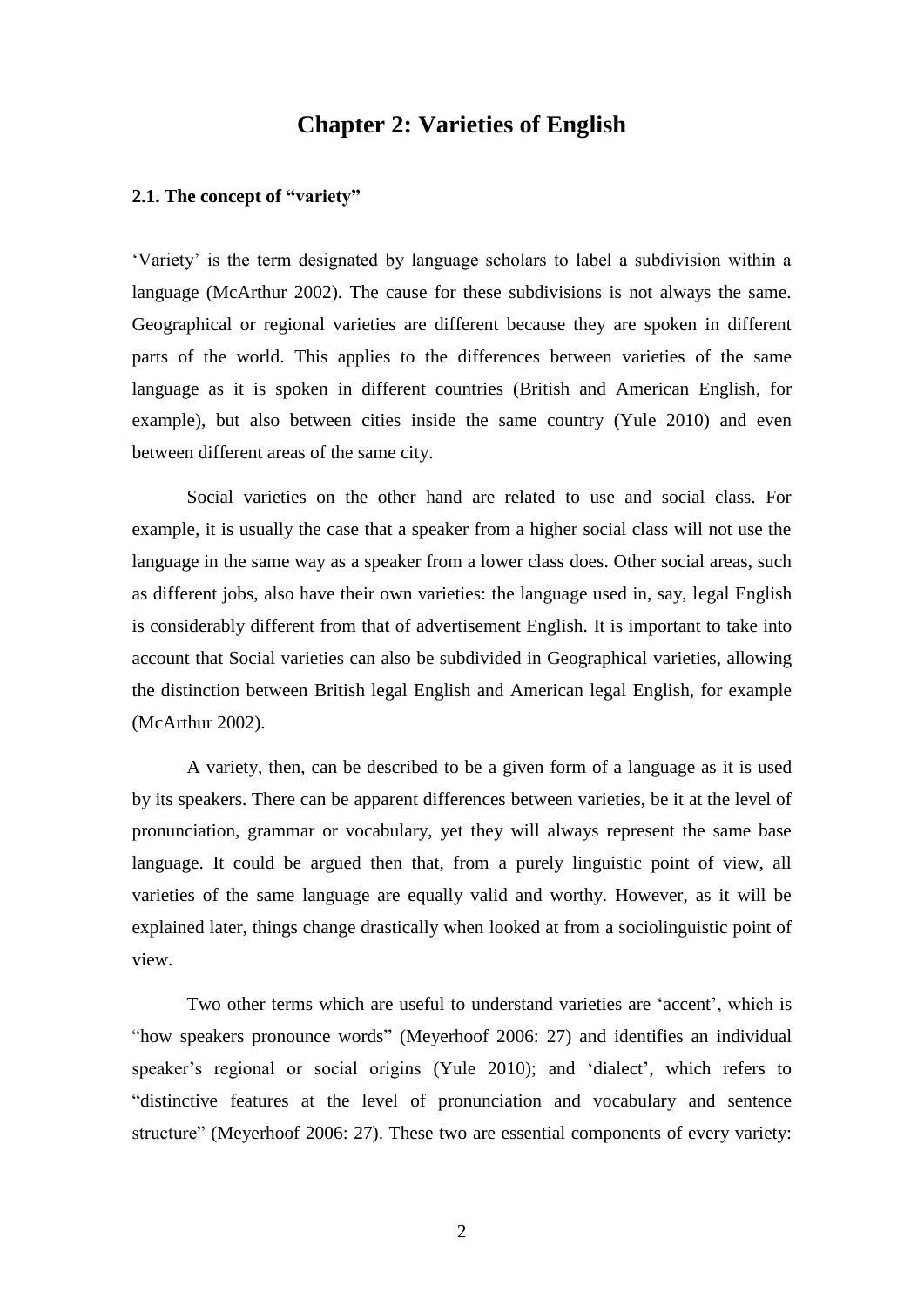all varieties are dialects, and all varieties have an accent. Consequently, all speakers speak a dialect with a certain accent.

However, they are both commonly misused as synonyms for regional varieties, especially the term 'dialect', which tends to be used with negative connotations outside the field of linguistics (Meyerhoof 2006). The reason for this is the existence of the socalled 'Standard' varieties, in this case, Standard English.

#### **2.2. Standard varieties and Standard English**

Standard English (SE) is the variety that has been socially accepted to be a reference against which all other varieties of English are assessed (Freeborn 1993). It is the variety used in education, the news and administrative and commercial affairs. It is also the variety not only taught to native speakers in school but also to learners of English as a Second or Foreign Language. It is important to specify that SE can be described in terms of its vocabulary, spelling and grammar, but not in terms of pronunciation or accent (Yule 2010: 240). In theory, it is possible to speak SE using any accent, even though it is true that SE is often associated with a particular accent known as 'Received Pronunciation' (RP), used by the higher classes of the centre of London as well as public TV and radio news. It is therefore also known as 'the Queen's English', 'Oxford' or 'Oxbridge English' and 'BBC English'.

#### **2.2.1. Defining Standard English**

The concept of SE "is a confused and confusing one" (Bex & Watts 1999: 86), so much that some linguistics such as Trudgill (1994) prefer to describe it in terms of 'what it is not' instead. First of all, SE is not a language on its own, but a variety of the English language. It is not uncommon for non-linguists to think that SE is *the* English language in its truest, purest form. The truth is that "English – like all other languages – comes in many different forms" (Trudgill 1994: 1), one of which is SE.

SE is also not an accent, as stated above, nor does it relate exclusively to the RP accent that is considered the 'standard' for English pronunciation. "It is widely agreed that while all RP speakers also speak Standard English, the reverse is not the case" (Bex and Watts 1999: 118). Non-native speakers of English, no matter how thick their accent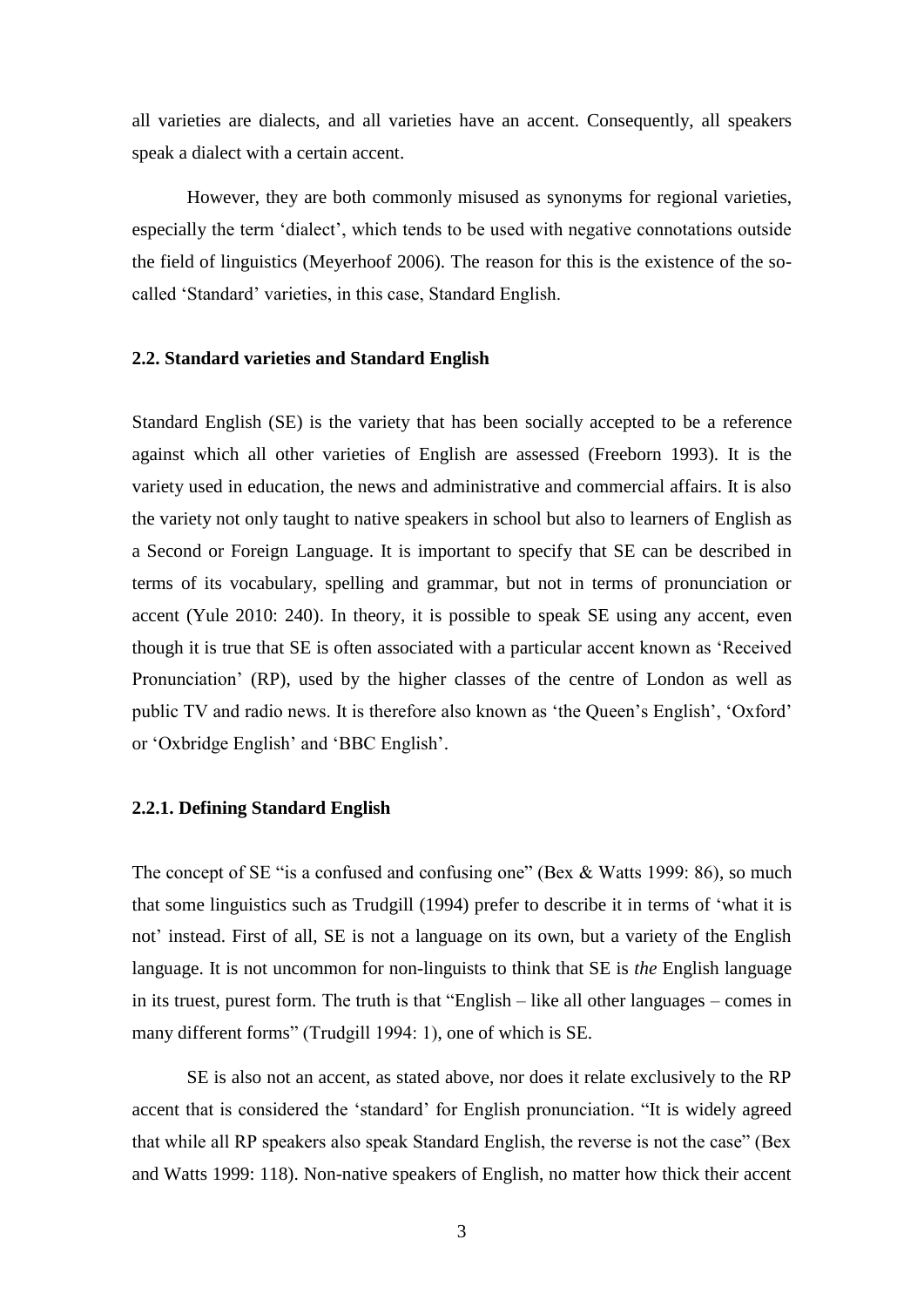is, are as capable of speaking proper SE as native speakers are as long as they follow its grammatical and syntactical rules and use the appropriate vocabulary.

SE is also not a style, in the sense that it is not strictly either 'formal' or 'informal' usage of the language. SE is in the end a variety used by speakers, and since "there is no such thing as a single-style speaker" (Bex and Watts 1999: 119), its users can move along the scale of register just like speakers of other varieties can. SE speakers can be as polite or impolite as they want, as register is mainly dictated by the situational context of the conversation and not the language or variety used.

Finally, SE is not related to any given topic. While it is true that SE is often associated with education, or economic and political affairs due to its use in schools, or news and the government respectively, SE is well suited to be used for any other topic such as sports, cooking, videogames, etc.

What SE really is can be described as a "social dialect or sub-variety without an associated accent or geographical region but associated with power and the upper classes" (Bex and Watts 1999: 200). Every variety of the same language has a common origin, and their differences are just the representation of how native speakers from different regions or in different contexts use this language. "[SE] is actually an idealized variety, because it has no specific region" (Yule 2010: 240), but is instead associated to the upper socio-economic classes of English speaking-countries. This also means that SE is not the same in every English speaking-country, as social varieties can further be subdivided into geographical ones. Thus, one can differentiate between British Standard English, American Standard English, or Australian Standard English to name but a few.

Chambers (1986: 2) goes even further to describe 'standard dialect' as "the grammar and core vocabulary of educated usage" and 'standard accent' as "the pronunciation [. . .] of people whose speech is not highly localized". The lack of a link with any given region is actually a characteristic of standard varieties.

#### **2.2.2. From variety to standard**

For one variety to become 'standard' it has to undergo 'standardization' (Bex and Watts 1999: 117), which can be described as "the imposition of uniformity upon a class of objects". For languages, the main process of standardization is 'codification': the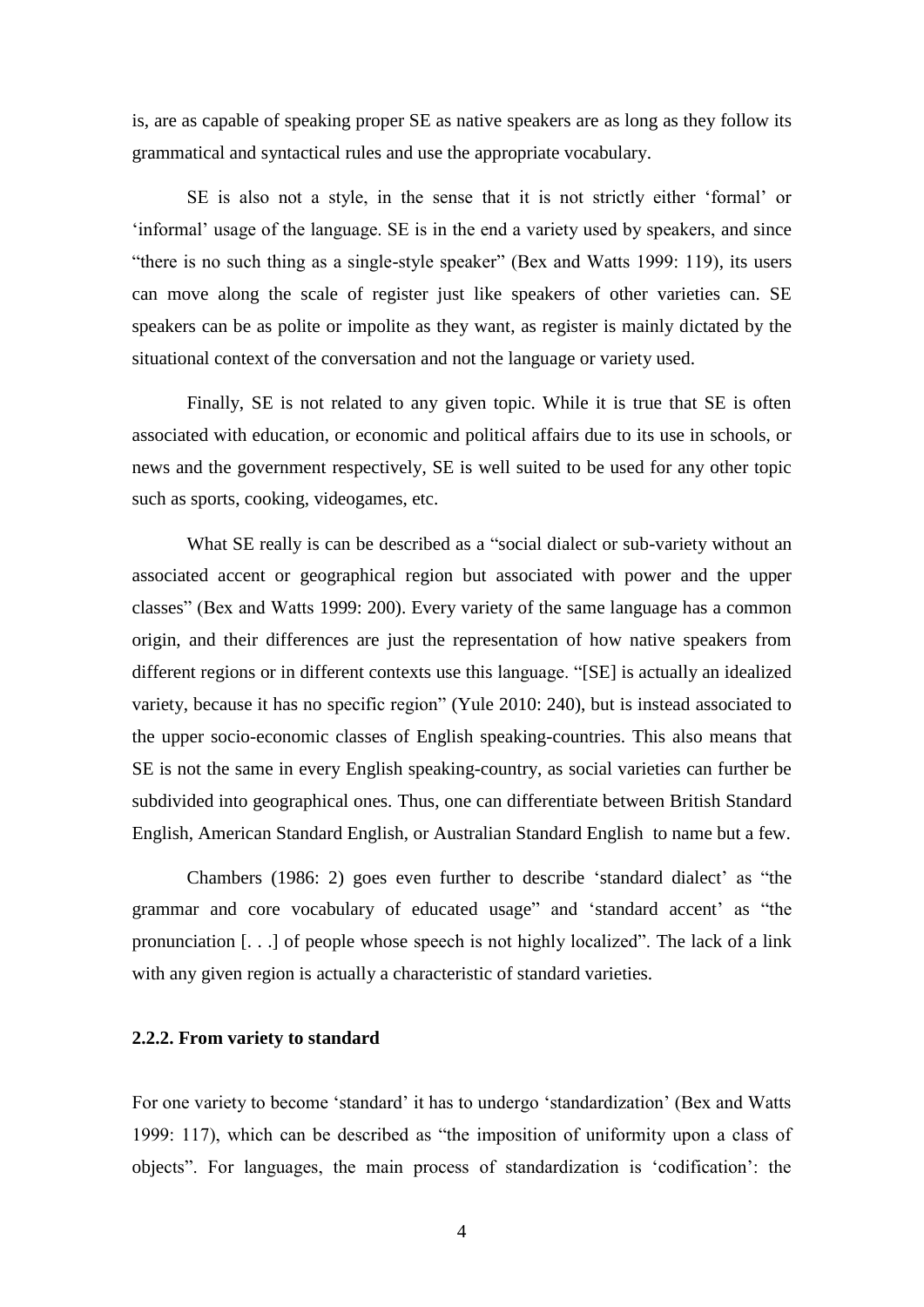"description of the language in dictionaries and grammars that conserves and bolsters the standard language" (Svartvik & Leech 2006: 193). The result of this process is the slowing down of the language's linguistic development. Although its development never comes to a full stop, a false perception of the Standard Language (and the language as a whole) as a static, unalterable entity is created.

Standard languages typically act as powerful symbols of national culture and national identity, and are perceived not as varieties of a language but as autonomous, separate entities with their own histories and a special aesthetic, 'pure' value. (Milroy & Milroy 1993: 15)

In reality, language and its standard varieties are always changing and evolving, even today, as standardization is after all a process which never finishes. Standard varieties, despite valuing and aiming for uniformity, will never reach a point of completion. (Burridge 2010; Milroy & Milroy 1993).

#### **2.3. Non-standard varieties**

All other varieties that still exist but did not follow the process of standardization are considered to be 'non-standard varieties' of the language. However, non-standard varieties are actually used by far more speakers than SE does. In a study on Canadian English, Dollinger (2011) reckoned that "about 36% of the Canadian population (36.02% by the math) are, in theory, middle class and, therefore, likely speakers of 'Standard Canadian English". Similarly, Trudgill and Hannah (2002) estimated that "British standard RP accents are spoken by only 3–5% of the British population".

The previous examples relate to varieties of English spoken by native speakers (NSs) of English, but it has been shown that today "[non-native speakers (NNSs)] of English now outnumber their native-speaker counterparts" (Luo 2016: 2), which means that non-native non-standard varieties account for the most spoken varieties all around the globe.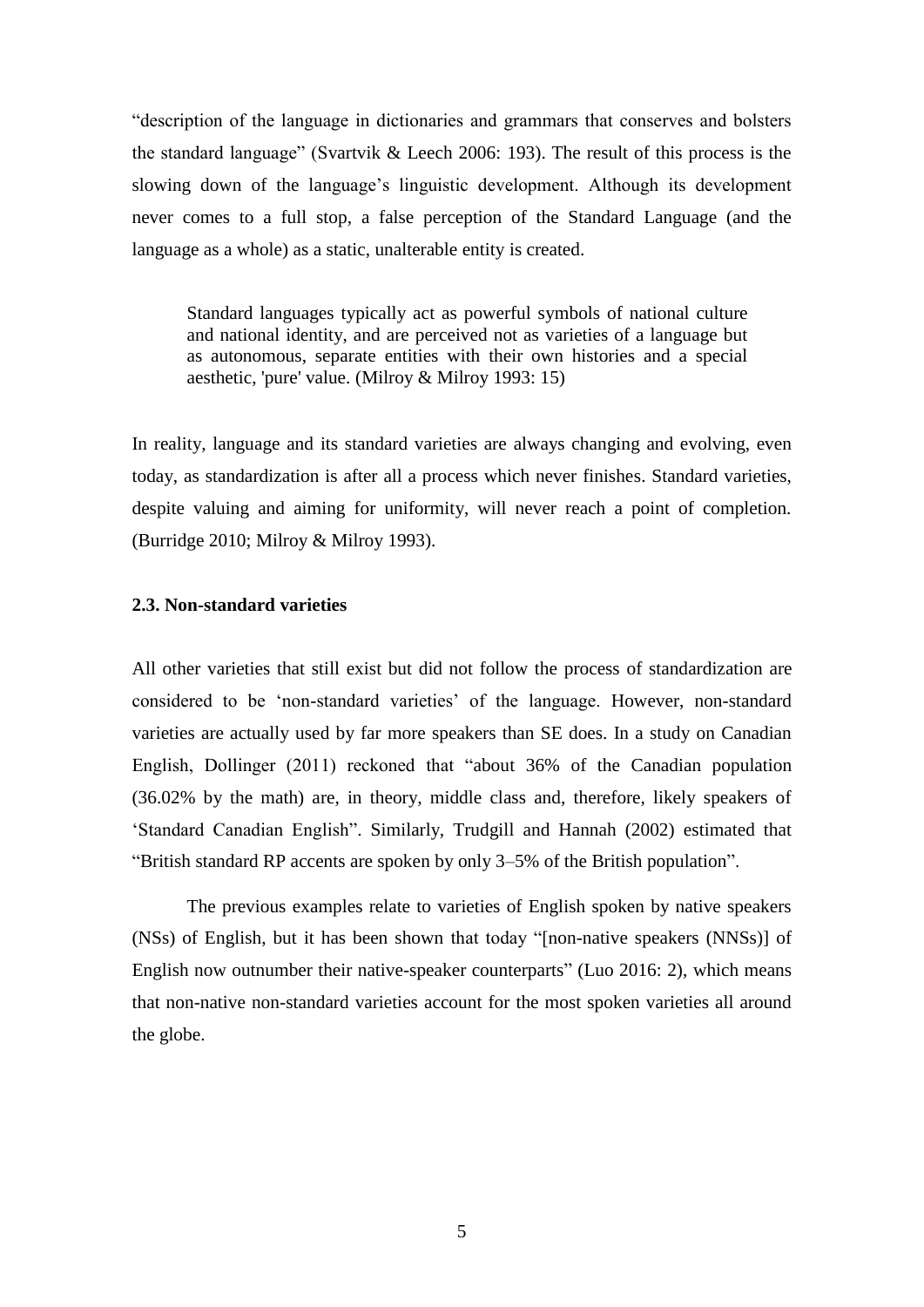# **Chapter 3: Some relevant English varieties and their differences**

This section aims to give a summary of the most well-known varieties of English used nowadays, and to point out the phonetic, grammatical and syntactic features that make each one of them different from the others in order to show just how much do varieties differ from one another. The first varieties analysed are those considered the standard for English Language Teaching (ELT) all over the world: British English (BrE) and American English (AmE). These two will be compared against each other first. Afterwards, varieties from different former British colonies and also from different regions within England will also be analysed in contrast to the two previous standard varieties, BrE and AmE.

#### **3.1. British English and** *English* **English**

As mentioned before, the standard variety differs from one English speaking country to another. 'British Standard English' (BrE), however, is the one usually found in most materials for learners of English as a Second or Foreign language, or in many other English texts meant for an international audience. Despite the fact that BrE and RP are not necessarily always related, the use of BrE with an RP pronunciation is recognised as a variety on its own, known as '*English* English' (EngEng) (Trudgill & Hannah 2008). Most features having to do with vowel sounds, grammar and syntax will be omitted in this section as they are considered the features of SE. Instead, they will be shown and explained when contrasting other varieties against EngEng. The features and examples explained in this section are taken from Svartvik & Leech (2006) and Trudgill & Hannah (2008).

EngEng is a 'non-rhotic' or '*r*-less' variety. This means that in syllables that contain a long vowel sound followed by an 'r', the /r/ sound is dropped. The word 'car', for example, is pronounced as /kɑ:/ in EngEng instead of /kɑ:r/ (Svartvik & Leech 2006). As most non-rhotic varieties do, EngEng presents both 'linking' and 'intrusive'  $/r$ . The linking  $/r$  breaks the previous rule when the syllable ending in 'r' is also the final syllable of the word and is followed by another word beginning with a vowel sound. Thus, 'car engine' is pronounced as /kɑ:**r** ˈendʒɪn/. Meanwhile, the intrusive /r/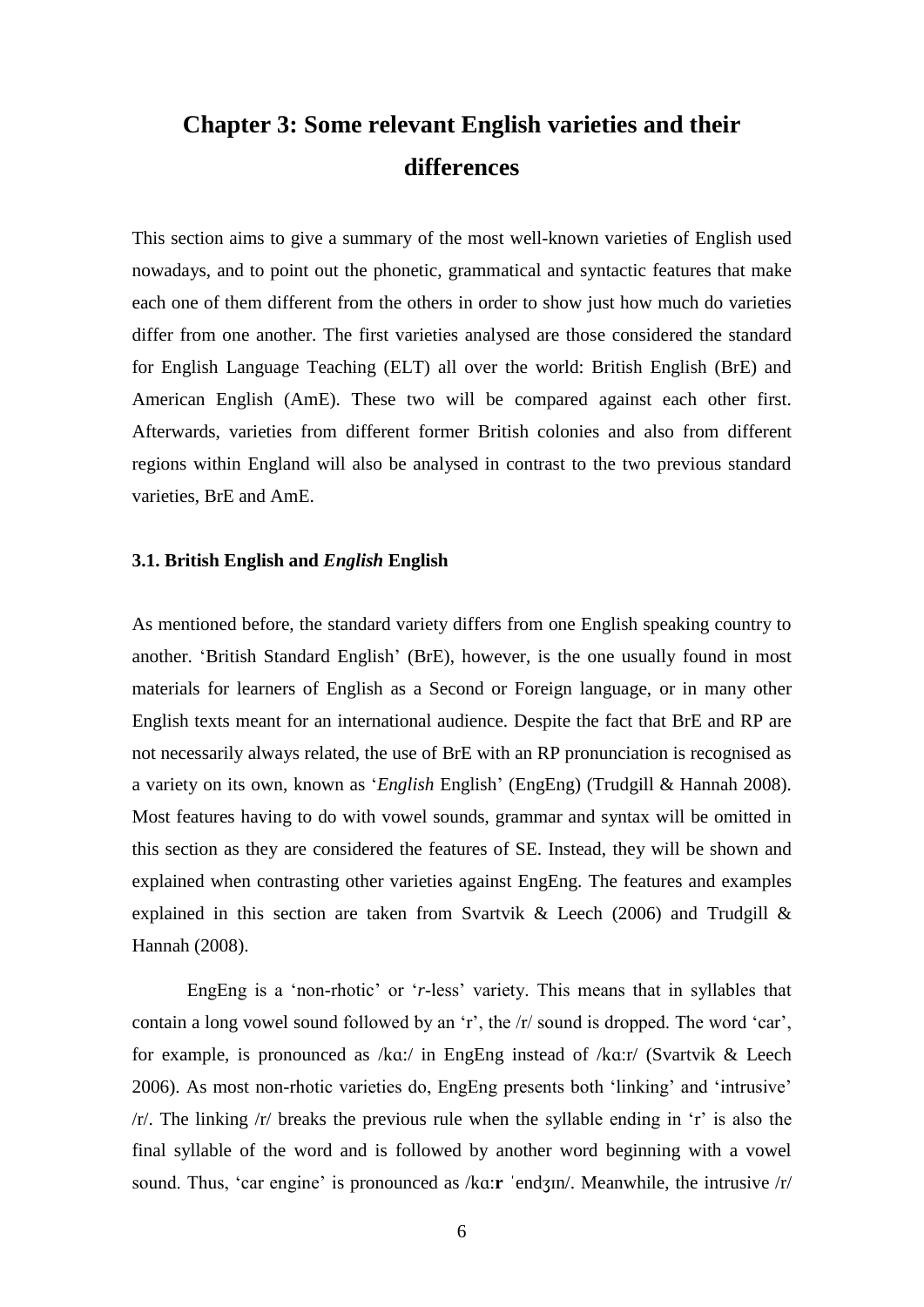often appears between two words when the first one ends with a vowel sound and the second one begins with another vowel sound. For example, the word patterns'draw up' and 'idea and' would be pronounced /drɔ:rʌp/ and /aidɪərənd/ respectively.

EngEng also presents a feature known as 'glottaling', which consist in the use of a glottal stop sound  $\frac{2}{l}$  instead of the consonant sound  $\frac{1}{l}$  in certain positions, usually before a vowel sound. The word 'party', for example, is pronounced /'pɑ: $Pi'$  instead of  $/$ 'pa:ti/.

#### **3.2. American English and North American English**

There exist two main varieties of English in North America: the one spoken in the United States, known as USEng, and the one spoken in Canada, known as CanEng. Since they share most of their characteristics, linguists use the broader term 'American English' or, more specifically, 'North American English' (NAmEng) to refer to both varieties together as one. This variety has four times as many native speakers as BrE does, and it is as well the most populous native-speaker variety and largest targetvariety to be learned and imitated through the world (Svartvik & Leech 2006). The features and examples explained in this section are taken from Svartvik & Leech (2006) and Trudgill & Hannah (2008).

Unlike EngEng, NAmEng is a 'rhotic' or '*r*-full' variety, which means that the sound /r/ is always pronounced. Therefore, 'car' is pronounced /kɑ:r/.

While EngEng distinguishes between short and long vowel sounds, all vowels are pronounced the same length or with a much smaller, almost unnoticeable difference in NAmEng. NAmEng also uses a slightly different set of vowels than EngEng. To show some examples, the vowel  $\sqrt{p}$  is more open in NAmEng, while  $\sqrt{\Delta}$  is more closed. The vowel sounds  $\alpha$ :/ and  $\alpha$  from EngEng are replaced with  $\alpha$  and  $\alpha$  respectively in NAmEng. For example, the words 'dance' and 'glass' are pronounced /dans/ and /ɡlas/ instead of /dɑːns/ and /ɡlɑːs/, while 'bus' and 'run' are pronounced /bʊs/ and /rʊn / instead of /bʌs/ and /rʌn/.

The consonant sound  $\Lambda$  is always velarized into its 'dark' counterpart  $\Lambda$ , regardless of its position. Glottaling does not happen, and the /t/ sound is always pronounced.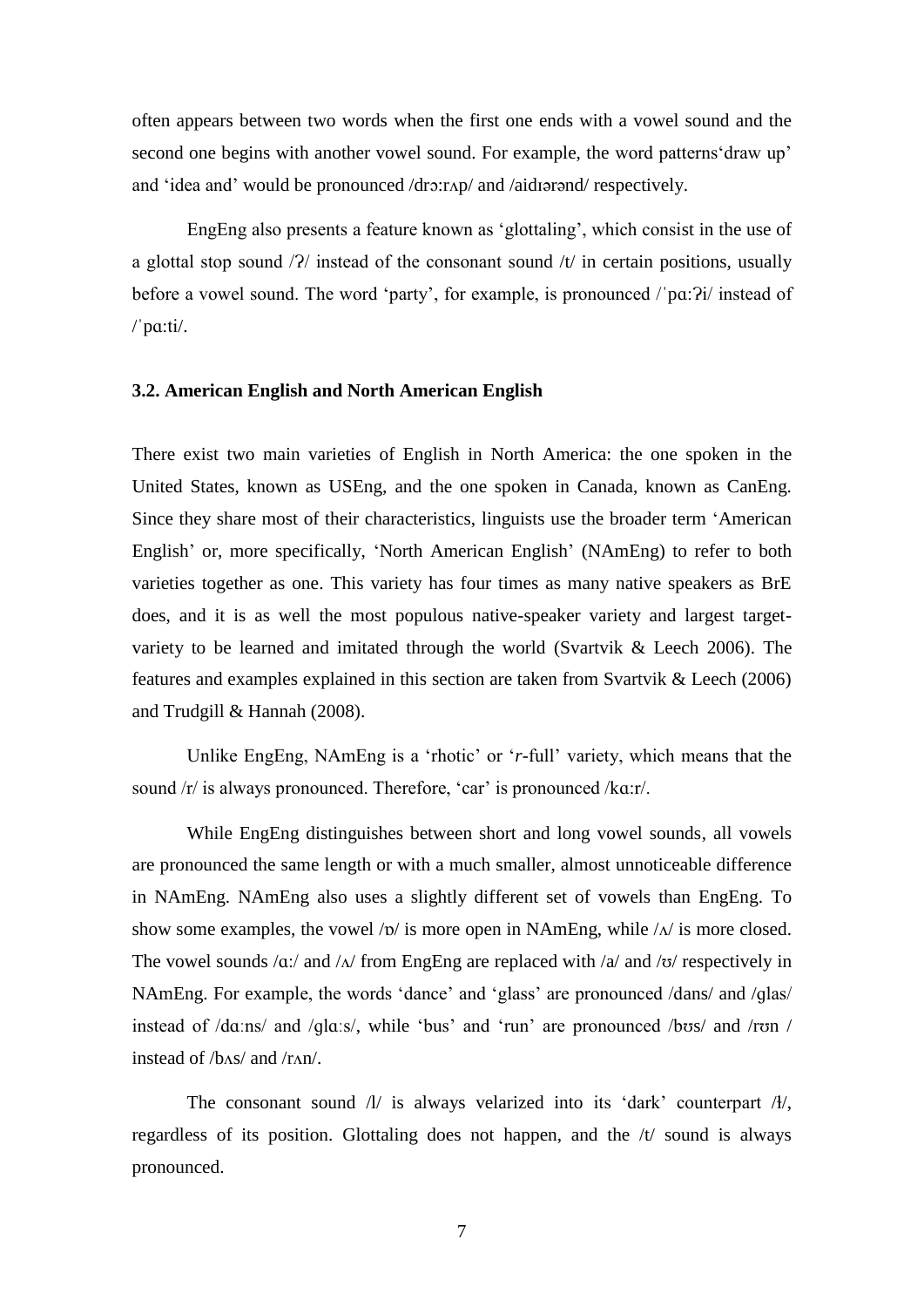Some words that carry the stress on the second syllable in EngEng do so in their first syllable instead in NAmEng. 'Address', while pronounced /əˈdres/ in EngEng is pronounced /ˈædres/ in NAmEng. However, on words of foreign origin that carry the stress on the first syllable in EngEng, the stress is changed to the last syllable in NAmEng. 'Adult', from French, is pronounced /ˈædʌlt/ in EngEng, but /əˈdʌlt/ in NAmEng.

Some irregular verbs are regularised in NAmEng, mainly those whose irregular past and past participle forms end in 't', such as 'burnt/burned', 'dreamt/dreamed' or 'spelt/spelled'. The modal verb 'shall' is almost always replaced by 'will' or, in the case of first person questions, 'should'. A NAmEng speaker would say 'should I open the window?' instead of 'shall I open the window?', and 'I will clean it' instead of 'I shall clean it'.

There many differences in spelling between EngEng and NAmE words. In table 1, the underlined parts of words signal these differences:

| <b>EngEng</b>        | <b>NAmEng</b>      |
|----------------------|--------------------|
| cancelled, traveller | canceled, traveler |
| colour, humour       | color, humor       |
| mould, smoulder      | mold, smolder      |
| encyclopaedia        | encyclopedia       |
| amoeba               | ameba              |
| judgement            | judgment           |
| centre, theatre      | center, theater    |
| defence, licence     | defense, license   |
| colonise, organise   | colonize, organize |
| catalogue, monologue | catalog, monolog   |
| connexion            | connection         |
| enrol, fulfil        | enroll, fulfill    |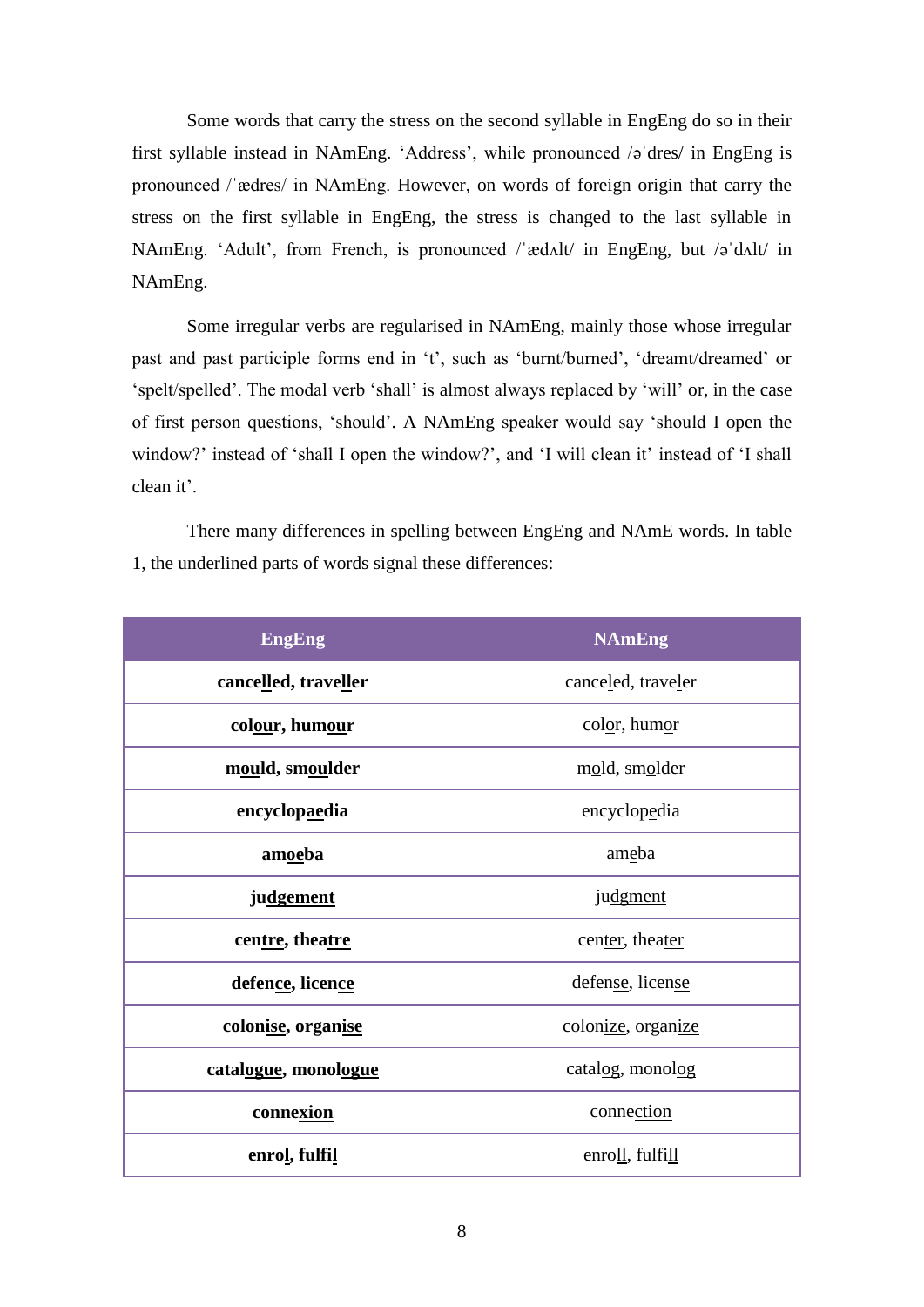| waggon          | wagon       |
|-----------------|-------------|
| amongst, amidst | among, amid |

Table 1. American English spelling (Trudgill & Hannah, 2008, pp. 83-85)

As shown in table 1, most NAmEng spellings are simplified versions of the EngEng norm. Significant differences are present in the form of missing consonants or vowels where there are at least two together in the EngEng spelling, such as 'canceled', 'mold' and 'amid' instead of 'cancelled', 'mould' and 'amidst'. Another reoccurring difference is the substitution of an EngEng consonant for a different one in NAmEng: 'c' for 's' in 'defense' and 'license'; 's' for 'z' in 'colonize' and 'organize'; or 'x' for 'ct' in 'connection'.

NAmEng has its own set of vocabulary items, with some words being completely different from their BrE counterparts. These words are usually used to designate new objects or experiences from North America, as well as inventions and customs born from technological and cultural developments. For example, 'elevator' is the American counterpart to the British word 'lift'. The influence of other cultures and languages near North America also influences its vocabulary, with some new terms being, for example, directly taken from Spanish: 'sombrero', 'tornado' and 'tortilla'; or from native Indian languages: 'moose, 'moccasin' and 'squash'. Whenever this happens and two signifiers are created in English, one in BrE and another in NAmEng, to designate the same signified, the NAmEng one tends to become the norm spelling in other varieties. Sometimes, the American alternative finds its way even into British English, partially or fully replacing the original word.

#### **3.3. Australian English and New Zealand English**

Both Australia and New Zealand have their own varieties of English, properly known as Australian English (AusEng) and New Zealand English (NZEng), which despite being the standard in their countries, are seen as non-standard by members of other Englishspeaking communities (Trudgill & Hannah 2008). Although they are not identical, these varieties are still similar enough that a broader linguistic description can cover features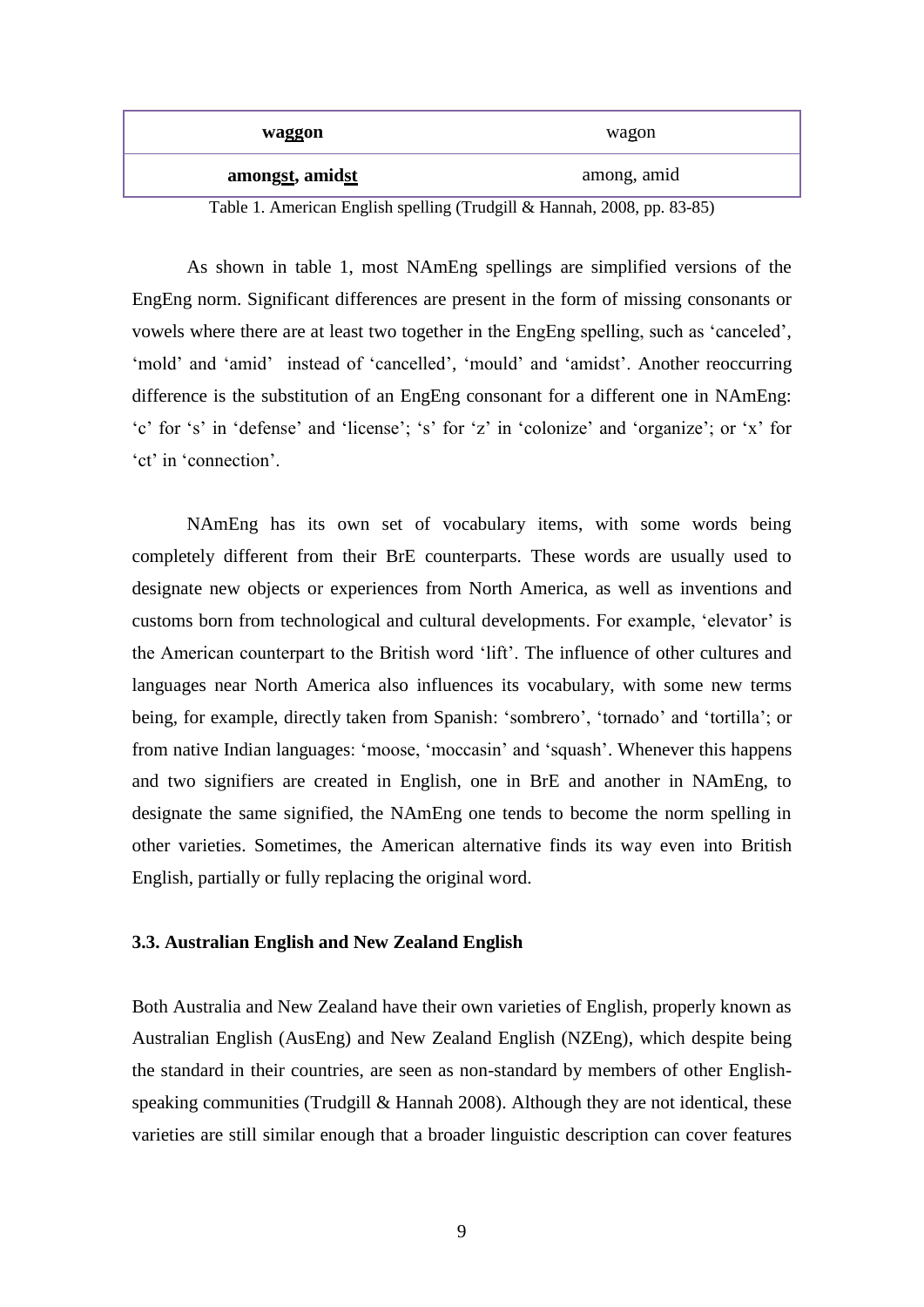from both. The features and examples explained in this section are taken from Svartvik & Leech (2006) and Trudgill & Hannah (2008).

Like EngEng, both AusEng and NZEng are non-rhotic varieties and present both linking and intrusive 'r', like EngEng. However, the consonant sound  $\Lambda$  is always pronounced as a 'dark' /ł/ in both AusEng and NZEng, just like in NAmEng.

The modal verbs 'should' and 'ought' are used in question tags instead of 'do'. Thus, where an EngEng speaker would add a question tag such as 'did you?' or 'didn't you?', speakers of either AusEng or NZEng would instead add 'should you?' or 'shouldn't you?'

There is a tendency in AusEng and NZEng to use the verb 'got' to use possession instead of the more common verb 'have' that is used in other varieties. A speaker of either variety is more likely to say 'I've got a car' than 'I have a car'. In other varieties, the first sentence would probably be used to express that the speaker has recently acquired a car, rather than to state that they own a car.

The female pronoun 'she' can be used colloquially in AusEng and NZEng to refer to inanimate nouns, and also in impersonal constructions. An example is the sentence 'She'll be right' in the meaning 'Everything will be all right'.

Speakers of AusEng and NZEng use the interjection 'thanks' at the end of requests, instead of 'please'. Thus, where an EngEng speaker would formulate a request such as 'Could you close the window, please?', speakers of either AusEng or NZEng would instead formulate it as 'Could you close the window, thanks?'

Colloquial abbreviations are much more common in AusEng and NZEng than they are in other varieties of English. A few examples are 'cuppa' for 'cup of tea', 'arvo' for 'afternoon', 'defo' for 'definitely', 'towie' for 'tow track' and 'telly' for 'television'.

Just like NAmEng, AusEng and NZEng have their own sets of vocabulary items. Most of their own unique words are related to the autochthonous flora and fauna, or are taken from the many aboriginal languages that existed and still exist in the islands, such as 'boomerang', 'dingo' and 'billabong'. When new words are needed because of technological or cultural developments, AusEng and NZEng sometimes take either the EngEng or NAmEng word, but some other times a third counterpart is created. For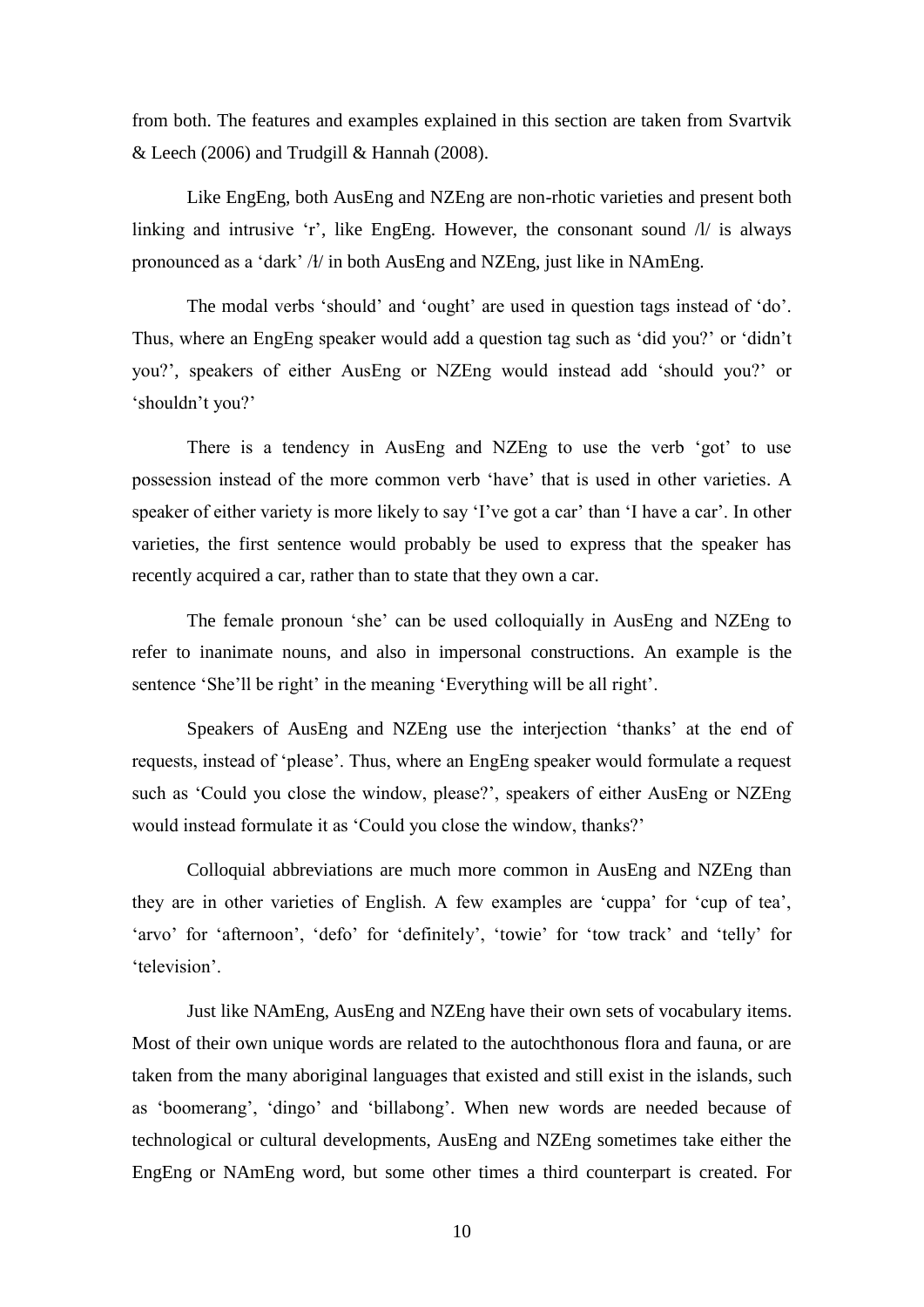example, 'footpath' is the AusEng and NZEng equivalent for the British 'pavement' and the American 'sidewalk'.

#### **3.4. South African English**

The variety of English spoken in the many countries from the South of Africa that are now former British colonies is known as South African English (SAfEng). Like it happens with AusEng and NZEng, this variety is seen as non-standard in other Englishspeaking countries. The features and examples explained in this section are taken from Svartvik & Leech (2006) and Trudgill & Hannah (2008).

Following EngEng, SAfEng is a non-rhotic variety. However, it does not present either linking or intrusive 'r', unlike EngEng. Vs. NAmEng, the consonant sound 'l' is always pronounced as a 'clear'  $/t/$ , that is, it is never velarized into a 'dark'  $/t/$  sound, regardless of its position.

SAfEng has an all-purpose question tag, 'is it?', that can be used to substitute any affirmative question tags. For example, where an EngEng speaker would use question tags such as 'did you?', 'is he?' or 'have they?', speakers of SAfEng would instead use 'is it?' in all three cases.

A non-negative 'no' can be used in SAfEng as an introductory particle. For example, to the question 'How are you?', a SAfEng speaker may answer 'No, I'm fine, thanks'. The intention of this particle is to negate any assumptions that could have been made in the previous question.

Like AusEng and NZEng, SAfEng has many unique items of vocabulary that come from the aboriginal languages spoken in the continent, and usually refer to concepts of the South African native culture such as 'indaba' (conference), 'sjambok' (whip) or 'dorp' (village). Some words for technological and cultural developments that differ from the other varieties do exist, although these are rare cases. As an example, the EngEng words 'traffic light' and 'cinema' have as their SAfEng counterparts the words 'robot' and 'bioscope' respectively.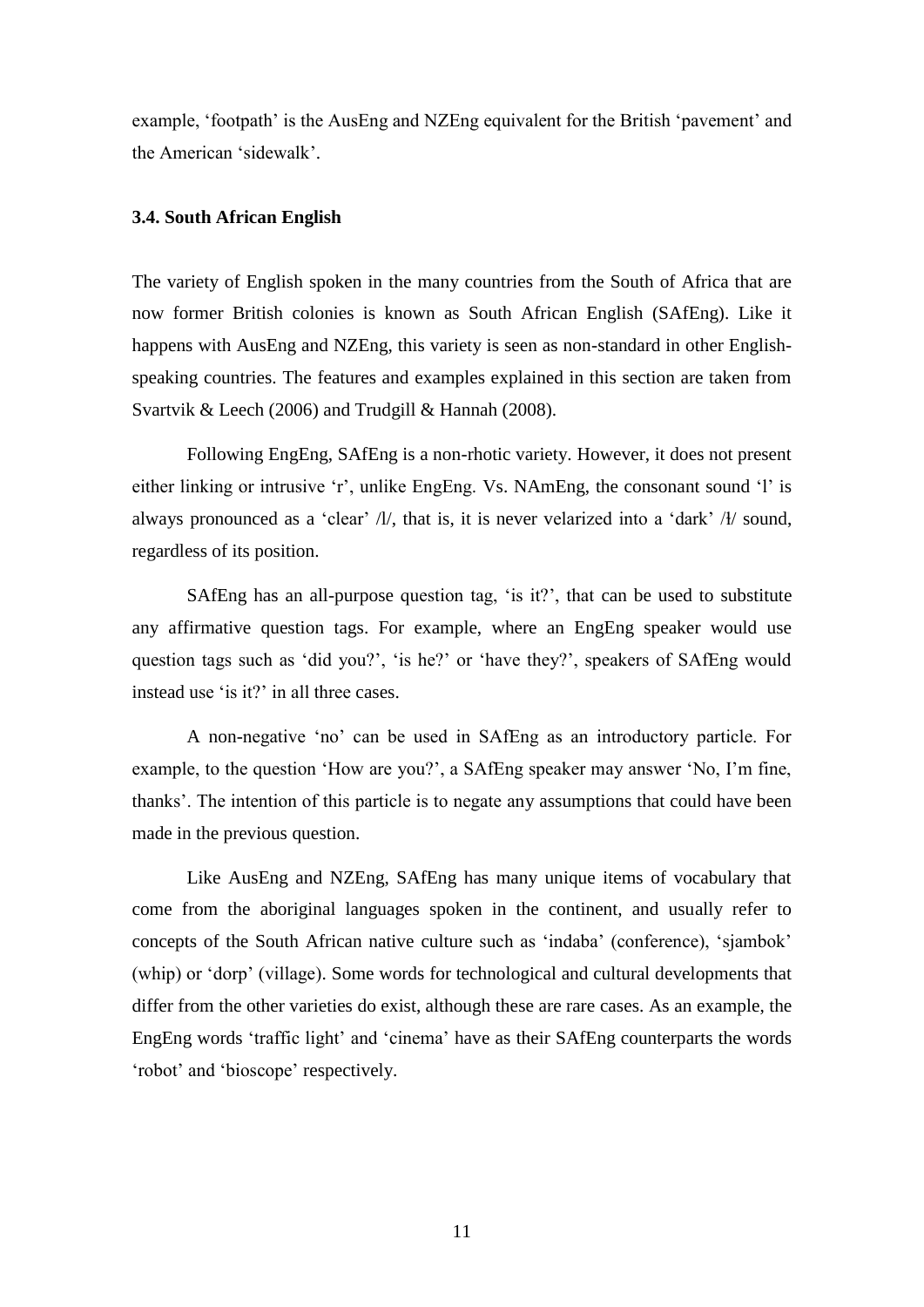#### **3.5. Welsh English**

Wales, Scotland and Ireland all have their own languages apart from English: Welsh, Scots and Irish. Although these are rarely used in everyday life today, mostly by older people, they do have their influence on the English language that is spoken in each of these countries. The variety of English spoken in Wales is known as Welsh English (WEng). The features and examples explained in this section are taken from Svartvik & Leech (2006) and Trudgill & Hannah (2008).

It is notable that, unlike the varieties from Scotland and Ireland, there are surprisingly very few items in WEng's vocabulary that come from Welsh.

Like EngEng, WEng is a non-rhotic variety and presents both linking and intrusive 'r'. Like SAfEng and unlike NAmEng, the consonant sound 'l' is never velarized into a 'dark' /ł/ sound, but always pronounced as a clear /l/ regardless of its position.

WEng speakers pronounce many vowels differently from EngEng speakers. The differences are shown underlined in the following table:

| <b>Example word/s</b> | <b>EngEng pronunciation</b>                   | <b>WEng pronunciation</b>                                                                                                                                                                                                                                                                                                                                                                                                                                                                                                 |
|-----------------------|-----------------------------------------------|---------------------------------------------------------------------------------------------------------------------------------------------------------------------------------------------------------------------------------------------------------------------------------------------------------------------------------------------------------------------------------------------------------------------------------------------------------------------------------------------------------------------------|
| dance, glass          | $\frac{d\alpha \text{ns}}{q\alpha \text{ns}}$ | $\frac{\text{d} \times \text{d} \times \text{d} \times \text{d} \times \text{d} \times \text{d} \times \text{d} \times \text{d} \times \text{d} \times \text{d} \times \text{d} \times \text{d} \times \text{d} \times \text{d} \times \text{d} \times \text{d} \times \text{d} \times \text{d} \times \text{d} \times \text{d} \times \text{d} \times \text{d} \times \text{d} \times \text{d} \times \text{d} \times \text{d} \times \text{d} \times \text{d} \times \text{d} \times \text{d} \times \text{d} \times \$ |
| sofa                  | $\sqrt{\text{so:fa}}$                         | $\sqrt{\text{so:fa}}$                                                                                                                                                                                                                                                                                                                                                                                                                                                                                                     |
| condemn               | /kən dem/                                     | /kpn'dem/                                                                                                                                                                                                                                                                                                                                                                                                                                                                                                                 |
| rubber                | $/$ r $\Delta$ bə $/$                         | /ˈrəbə/                                                                                                                                                                                                                                                                                                                                                                                                                                                                                                                   |
| music, tune           | /ˈmjuːzɪk/, /tjuːn/                           | /ˈmɪʊzɪk/, /tɪʊn/                                                                                                                                                                                                                                                                                                                                                                                                                                                                                                         |

Table 2. Welsh English vowels (Trudgill & Hannah, 2008, pp. 36-37)

Table 2 shows that WEng tends to substitute the vowel sound /ə/ for stronger vowels which are usually restricted to stressed syllables in EngEng, such as /æ/ in 'sofa', /ɒ/ in 'condemn' and /ʌ/ in 'rubber'. In other cases, long vowels are replaced by different shot vowels sounds. For example, the long  $\alpha$ :/ sound in 'dance' is pronounced as a short  $\alpha$  in WEng, and similarly the long  $\alpha$ :/ sound in 'music' is pronounced as a short /ʊ/.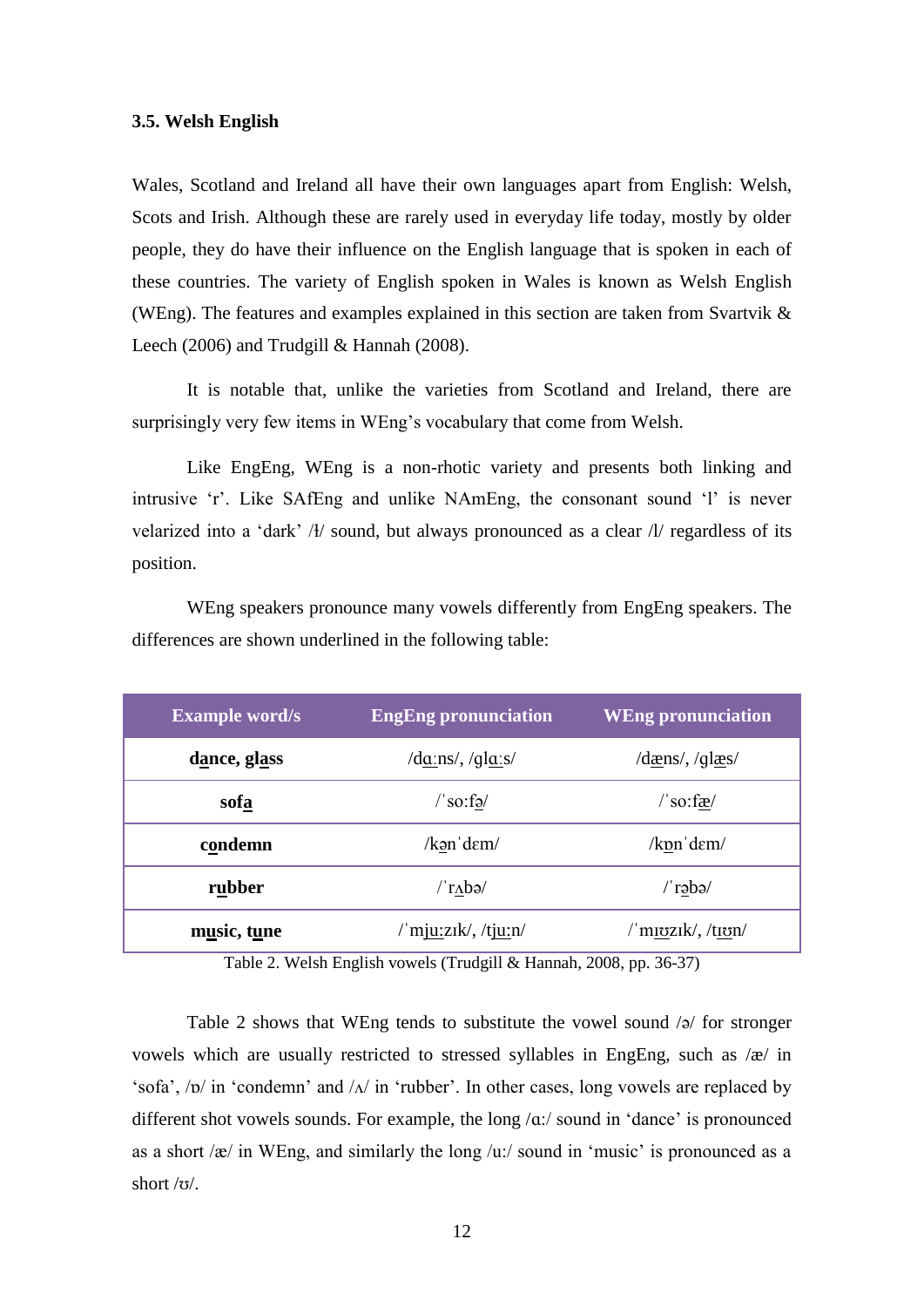In WEng, the voiceless plosive consonants  $/p/$ ,  $/t/$  and  $/k/$  tend to be strongly aspirated so that the word 'pit' is pronounced  $/p^h$ <sup>th</sup>/ instead of /pɪt/. Another interesting feature of WEng is the existence of long consonant sounds. This happens to intervocalic consonants when they are followed by an unstressed syllable. For example, the words 'butter' and 'money' are pronounced /'bəth: a and /'mən: i/ instead of /'b^tə/ and /'mʌni/. In addition, WEng presents the consonant sounds  $A/$  and  $\sqrt{x}$  in place-names and Welsh loan-words, such as 'Llanberis' and 'bach', which are pronounced /łanbɛtɪs/ and /bɑ:x/ respectively .

Like SAfEng, WEng has an all-purpose question tag, 'isn't it?', that can be used to substitute any negative question tags. For example, where an EngEng speaker would use question tags such as 'didn't you?', 'isn't he?' or 'haven't they?', speakers of WEng would instead use 'isn't it?' in all three cases. WEng speakers use the adverb 'too' as a substitute of 'either' in negative statements. For example, 'I can't do that, too' instead of 'I can't do that, either'.

#### **3.6. Scottish English**

The variety of English spoken in Scotland is known as Scottish English (ScotEng). The features and examples explained in this section are taken from Svartvik & Leech (2006) and Trudgill & Hannah (2008).

| <b>Example word/s</b> | <b>EngEng pronunciation</b>                            | <b>ScotEng pronunciation</b> |
|-----------------------|--------------------------------------------------------|------------------------------|
| p <u>a</u> m, palm    | $/$ p <u>æ</u> m/, $/$ p <u>a:</u> m/                  | $\gamma$ /pam/ for both      |
| pool, pull            | $\sqrt{p_{\underline{v}}l}/\sqrt{p_{\underline{u}}l}/$ | $\gamma$ /pul/ for both      |
| cot, caught           | $/kpt/$ , $/ko:t/$                                     | $\lambda x$ for both         |

ScotEng has fewer vowel sounds than any other English variety:

Table 3. Scottish English vowels (Trudgill & Hannah, 2008, pp. 95-96)

As can be seen in table 3 above, the reason for this is that one single vowel is used in ScotEng where speakers of EngEng would use two different vowels. As an example, both 'pam' and 'palm' are pronounced exactly the same in ScotEng, since both EngEng vowel sounds /æ/ and /a:/ are pronounced as /a/ instead.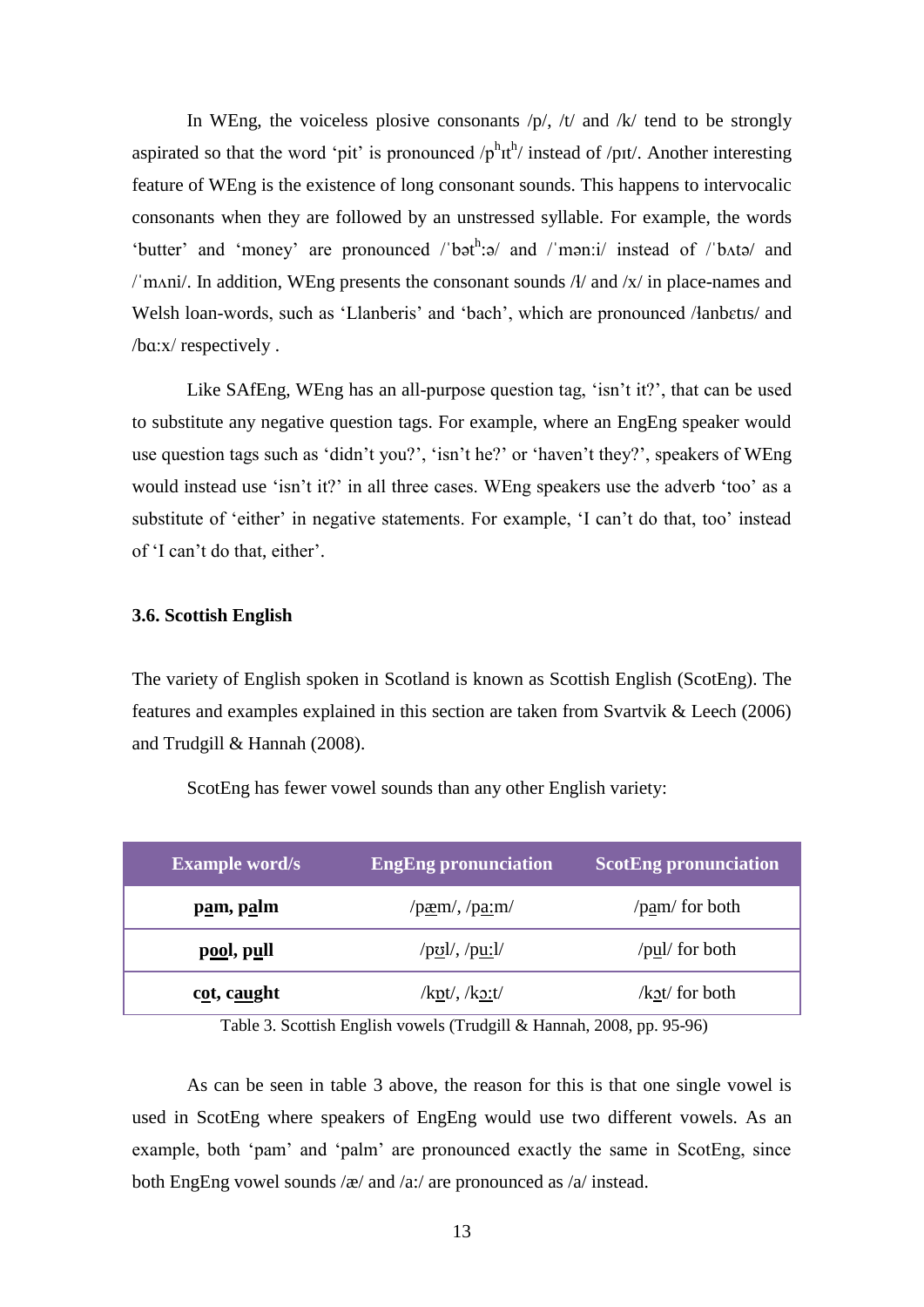Like NAmEng, ScotEng is a rhotic variety, the consonant sound  $\Lambda$  is always pronounced as a 'dark' /ɫ/ and all vowel sounds are pronounced with approximately the same length. However, all vowel sounds except for /ɪ/ and /ʌ/ are subject to the *Scottish Vowel Length Rule*, which dictates that all vowels sounds are longer when they appear before the consonant sounds /v/, / $\delta$ /, /z/, /r/ and when they appear at the end of a word, even if a suffix is added. For example, the /i/ vowel in the word 'leave' is pronounced as a long /i:/, but not in the word 'lead'. Similarly, the /e/ vowel in 'pair' is a long /e:/ sound unlike in the word 'pale'.

Like EngEng, ScotEng presents glottaling. There is a distinction between /w/ and  $/M$  in ScotEng, so that the word 'witch' is pronounced /wit $\beta$ , while 'which' is pronounced /ʍɪtʃ/. The consonant sound /x/ appears in some specifically ScotEng words such as 'loch' and 'dreich/, which are pronounced /lɔx/ and /drix/.

The main verb 'have' does not need support from the modal verb 'do' in ScotEng. For example, whereas an EngEng speaker may ask 'Did you have a good time?', a ScotEng speaker would instead say 'Had you a good time?'

Like NAmEng, the auxiliary verb 'shall' is always replaced by 'will', even in first person questions. A ScotEng speaker would say 'Will I open the window?' instead of 'Shall I open the window?'

There is a tendency in ScotEng not to contract the negative element 'not'. A ScotEng speaker is more likely to say 'Is he not going?' than 'Isn't he going?'

Certain stative verbs such as 'want' or 'need' can be used in the progressive aspect in ScotEng. For example, a ScotEng speaker can say 'I'm wanting a cup of tea' or 'I'm needing a cup of tea' instead of 'I want a cup of tea' or 'I need a cup of tea'.

Differences in items of vocabulary between ScotEng and other varieties are due the influence of Scots. There are also some phrases and idioms which are specifically Scottish and cannot be found in other varieties.

#### **3.7. Irish English**

The variety of English spoken in Ireland is Irish English (IrEng). There are actually two sub-varieties known as North Ireland English, which has its origins in Scots, and South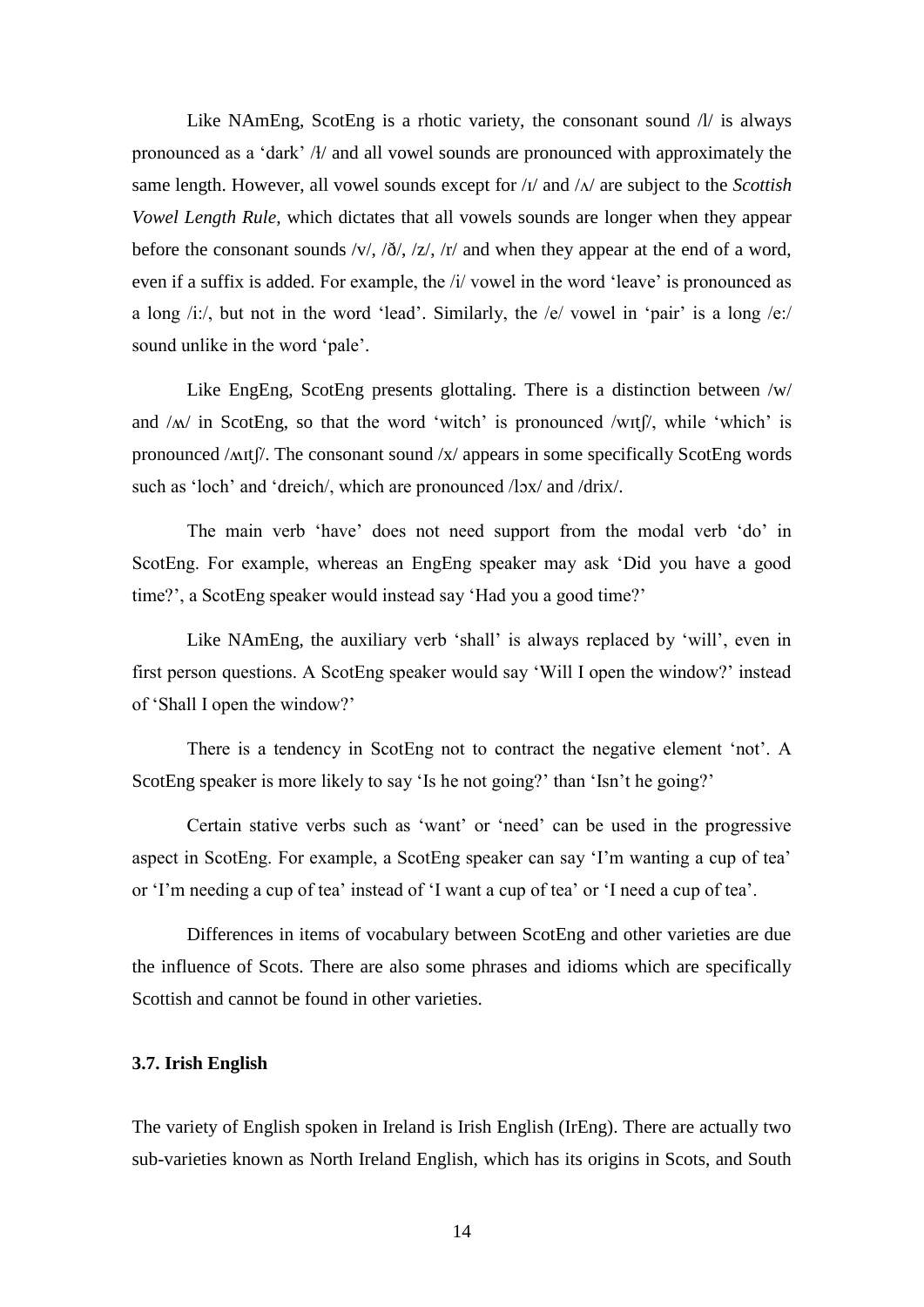Ireland English which comes from BrE. However, both varieties do share a number of features and are quite similar. The features and examples explained in this section are taken from Svartvik & Leech (2006) and Trudgill & Hannah (2008).

Like NAmEng, IrEng is a rhotic variety. However, opposite to NAmEng, the consonant sound 'l' is always pronounced as a 'clear' /l/; it is never velarized into a 'dark' /ɫ/ sound, regardless of its position.

Like NAmEng and ScotEng, the auxiliary 'shall' is very rare, and is usually replaced by 'will' in IrEng.

There is in IrEng a calque from Irish that consists in the use of the adverb 'after' followed by a progressive form where other varieties would use a perfective form. For example, an IrEng speaker could say 'I'm after seeing him' instead of 'I have just seen him'.

Cleft sentences are very common in IrEng, and can be used with copular verbs, a feature absent from other varieties. For example, an IrEng speaker could say 'It was very ill that he looked' instead of 'He looked very ill'.

Progressive verb forms are more frequent in IrEng than in other varieties, and can be used with many stative verbs. For example, an IrEng speaker could say 'This is belonging to me' instead of 'This belongs to me.'

When there is a sequence of tenses that would require one of them to be past perfect in other varieties, IrEng uses the past simple instead. For example, an IrEng speaker would say 'If he saw her, he would not have done it' instead of 'If he had seen her, he would not have done it'.

The verb 'do' can be used as an auxiliary verb in IrEng to express an action that is habitual. For example, an IrEng speaker could say 'I do be writing' with the meaning 'I do habitually write'.

The verb 'let' can be used in IrEng with second person imperatives. For example, an IrEng speaker could say 'Let you stay here' with the meaning 'Stay here'.

Indirect questions in IrEng can be formed without a subordinator such as 'if' or 'whether', in which case they also retain inversion of the sentence order typical of direct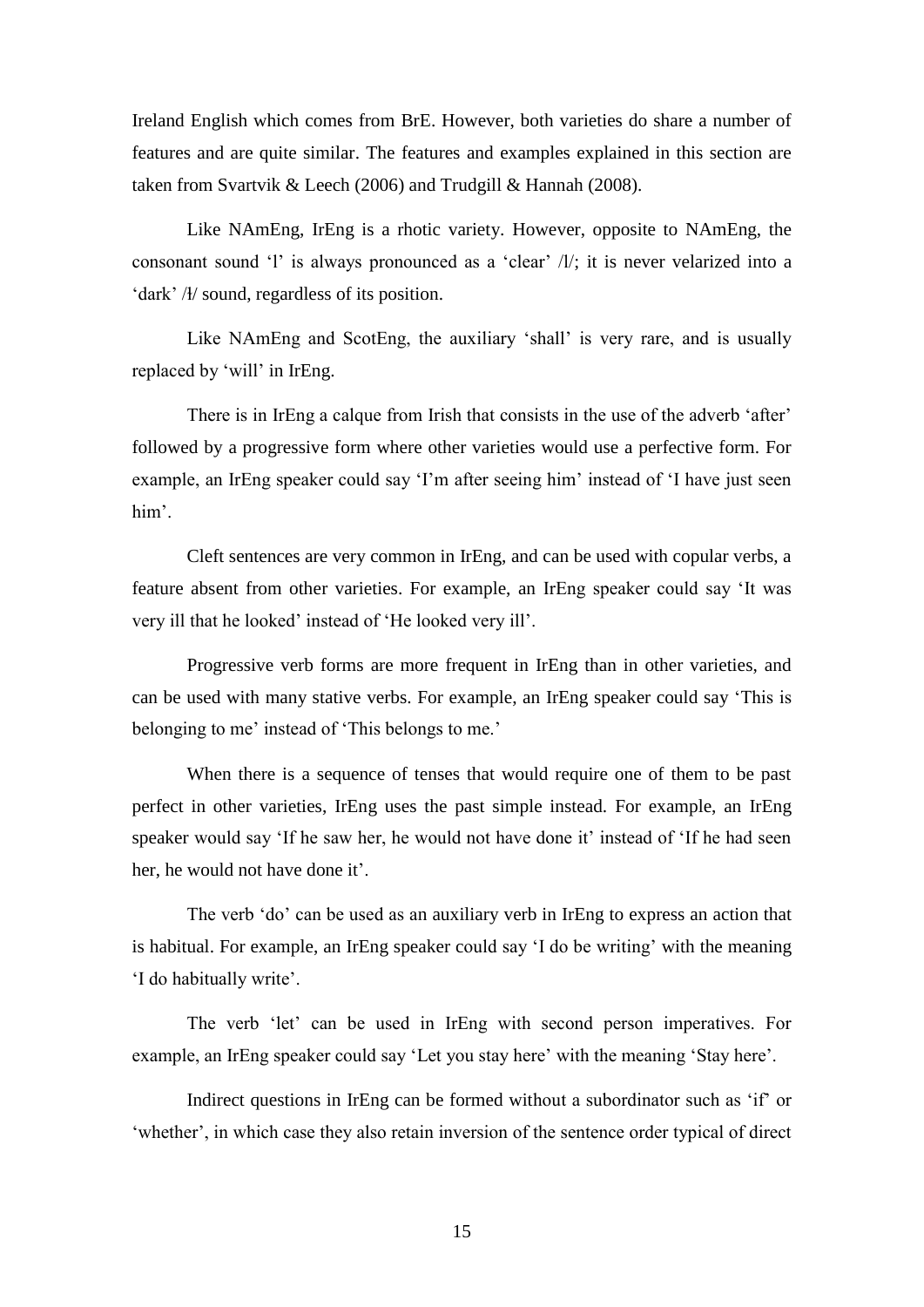questions. For example, an IrEng speaker could say 'I wonder has he come' instead of 'I wonder if he has come?'

There is a tendency in IrEng to use ellipted verb phrases such as 'I am', 'It is' or 'He did not' to answer questions instead of simply replying 'yes' or 'no', an influence from the Irish language.

Items of vocabulary that are unique for IrEng come either as borrowings of the Irish language or as the preservation of archaic forms, such as 'bold', 'cog' and 'yoke' with the meanings 'naughty', 'cheat' and 'gadget'. Distinctive of IrEng is also the use of the words 'back', 'below', 'over' and 'up above' to refer to the four cardinal directions 'West', 'North', 'East' and 'South' respectively.

#### **3.8. Southern British dialects: Cockney English**

Other varieties of English worth analysing are those found in the different parts of England. From a general perspective, a difference can be made between southern dialects and northern dialects. The former are traditionally associated with prestige varieties and accents such as RP. Southern accents are considered by most speakers to be more pleasant, articulate and prestigious, but also colder, less friendly. The latter, on the other hand, are worse perceived as far as 'correctness' is concerned, but northern accents are considered 'warmer' and friendlier by most speakers (Svartvik & Leech 2006). These are sub-varieties of BrE, and thus they share many features. The ones explained here are the features that differ from the standard EngEng usage.

Amongst the southern varieties, Cockney English is the most well-known. 'Cockney' is a term used to refer broadly to a traditional working-class London accent, as it means 'a working-class Londoner'. The features and examples explained in this section are taken from Milroy & Milroy (1993) and Svartvik & Leech (2006).

The EngEng diphthong /eɪ/ is pronounced /ai/ in Cockney English. For example, a Cockney speaker would pronounce the words 'rain', 'plain' and 'Spain' as /rain/, /plain/ and /spain/ instead of /reɪn/, /pleɪn/ and /speɪn/.

Cockney English presents 'h-dropping', which consists in the dropping of the initial /h/ sound of words. For example, a Cockney speaker would pronounce the words 'hammer', 'heat' and 'hall' as /ˈæmə/, /iːt/ and /ɔːl/ instead of /ˈhæmə/, /hiːt/ and /hɔːl/.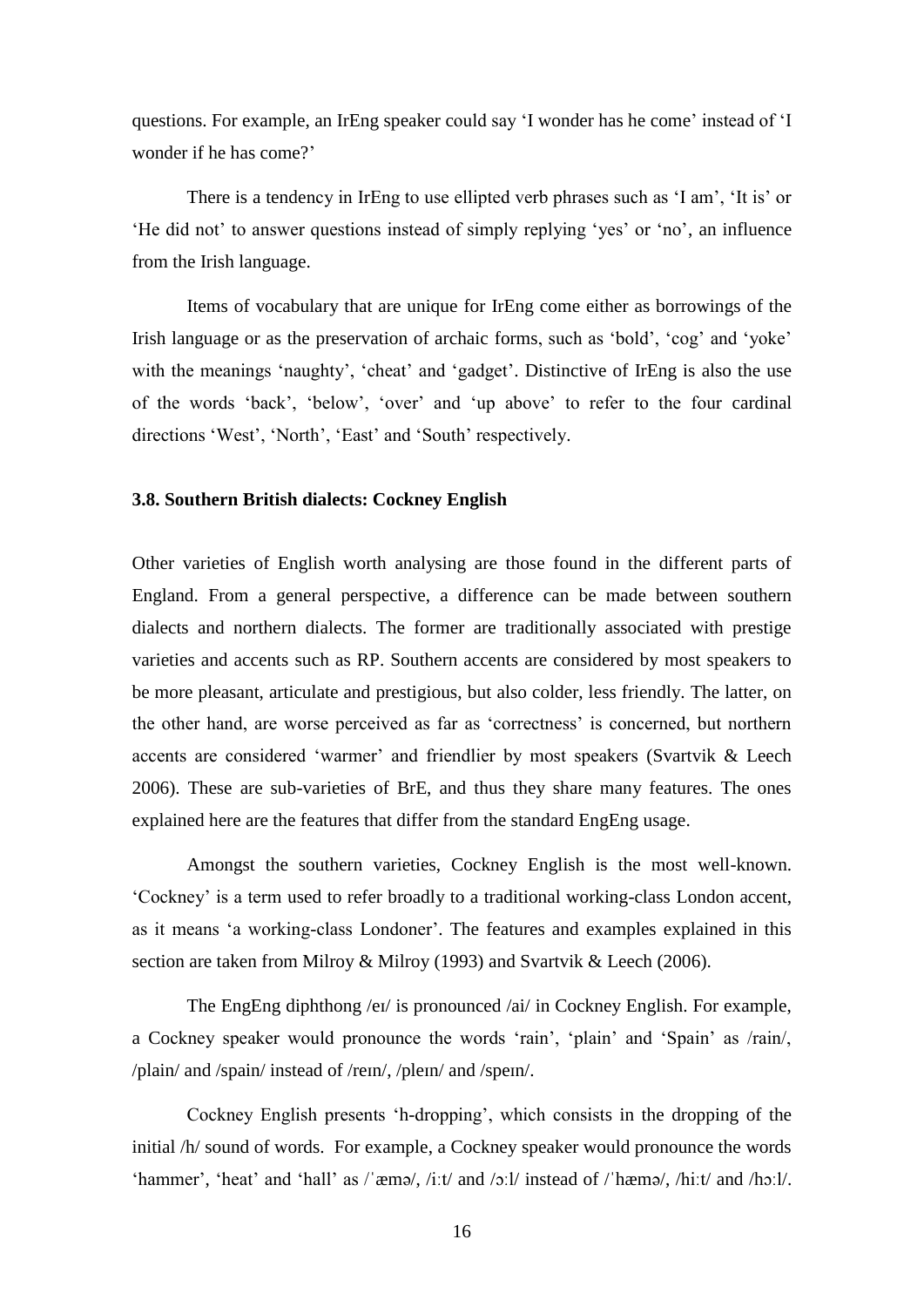Cockney English also presents 'th-fronting', a process whereby the dental consonant sounds used in EngEng for the spelling 'th' are replaced with their labiodental counterparts. The sound /θ/ found in words such as 'think' and 'thirty' is replaced with the /f/ sound, while the sound /ð/ found in words such as 'bother' is replaced with the /v/ sound. Thus, a Cockney speaker would pronounce these words as /fɪŋk/, /ˈfɜːti/ and /'b $pvə$ / instead of / $\theta$ Ink/, /' $\theta$ 3:ti/ and /'b $\theta$  $\delta$  $\phi$ /.

Cockney English has a distinctive feature of lexis known as 'rhyming slang', a word play where the intended word is replaced by a phrase that rhymes with it. For example, Cockney speakers may use the slang term 'Bristol City' with the meaning of 'titty'. The rhyming slang then may become shortened, dropping all words after the first one so that the rhyme disappears. Thus, the previous example could be reduced to just 'Bristol', while the meaning of 'titty' remains the same, and can even take plural from as 'Bristols' for 'titties'. Another example would be 'take a butcher's', the shortened version of the slang 'take a butcher's hook' which means 'take a look'.

#### **3.9. Southern British dialects: Estuary English**

Another example of a southern dialect is Estuary English. This variety is spoken around London and in the southeast of England. Estuary English is said to be influenced by Cockney 'from below' and by RP 'from above', so it shares features with both accents. The Estuary accent has been experiencing a widening social and geographical spread for some years now. Some linguists affirm that it is indeed undergoing the process of standardization, and that Estuary English could therefore become 'the new RP' in a distant future (Svartvik  $& Leech 2006$ ). The features and examples explained in this section are taken from Milroy & Milroy (1993) and Svartvik & Leech (2006).

Estuary English presents a syllabic /l/ sound. This means that when the usual /l/ consonant sound that is found in EngEng appears after a vowel, it is instead pronounced as a vocalic sound which may be /w/, / $\sigma$ / or /o/. For example, an Estuary English speaker would pronounce the word 'milk' as /mɪwk/ instead of /mɪlk/.

In Estuary English, whenever a word ends with '-y' after a consonant, it is pronounced as the long vocalic sound /i:/ instead of the short /i/ sound found in EngEng. For example, an Estuary English speaker would pronounce the word 'pity' as /'piti:/ instead of /ˈpɪti/.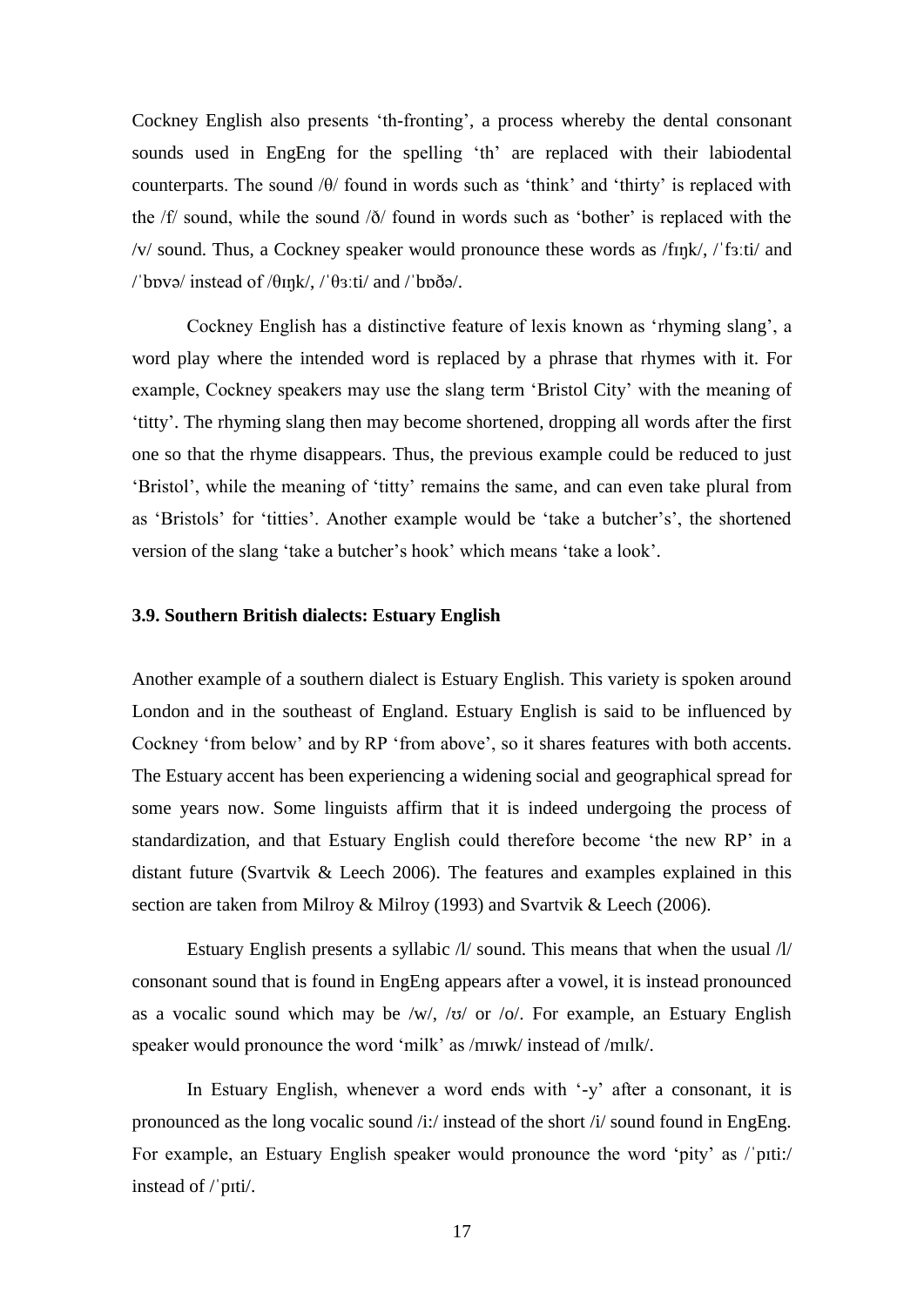The most prominent features of Cockney English that are not present in Estuary English are the 'h-dropping' and 'th-fronting'.

#### **3.10. Southern British dialects: West Country English**

The last southern variety to be analysed is West Country English, spoken in the region of South West England. In this variety, initial fricative consonant sounds such as /s/ and /f/, which are voiceless, can be replaced by their voiced counterparts /z/ and /v/. For example, a West Country English speaker may pronounce the words 'soup' and 'father' as /zuːp/ and /ˈvɑːðə/ instead of /suːp/ and /ˈfɑːðə/. Like Cockney English, West Country English presents 'h-dropping'. The features and examples explained in this section are taken from Milroy & Milroy (1993) and Svartvik & Leech (2006).

Subject and object pronouns use is inverted in West Country English. This means that, where an EngEng speaker would use 'he', 'she' or 'they', a West Country English speaker would instead use 'him', 'her' and 'them' and vice versa. For example, instead of 'he called' and 'that is her book', a West Country English speaker would say 'him called' and 'that is she book'.

The verb 'to be' has one single form, 'be', in West Country English, in contrast to the multiple forms 'am', 'is' and 'are' which are present in other varieties, along with just one negative form, 'ben't'. For example, a West Country English speaker would say 'I be eating' and 'They ben't lying' instead of 'I'm eating' and 'They're not lying'.

#### **3.11. Northern British dialects**

Northern English varieties are spoken by nearly half of England's population not only in the north, but also in industrial cities such as Liverpool, Manchester, Leeds, Newcastle and large parts of the Midlands (Svartvik & Leech 2006). There are different subvarieties of Northern English, with Geordie and Mackem being the most well-known, but they all share enough features that it is possible to carry out a broader analysis of all their features together. Many of these are features that were previously found in older versions of Standard English, but became non-standard as a consequence of the codifying activities of the eighteenth-century grammarians (Milroy & Milroy 1993: 212). While this may mean that northern accents have not caught up with some of the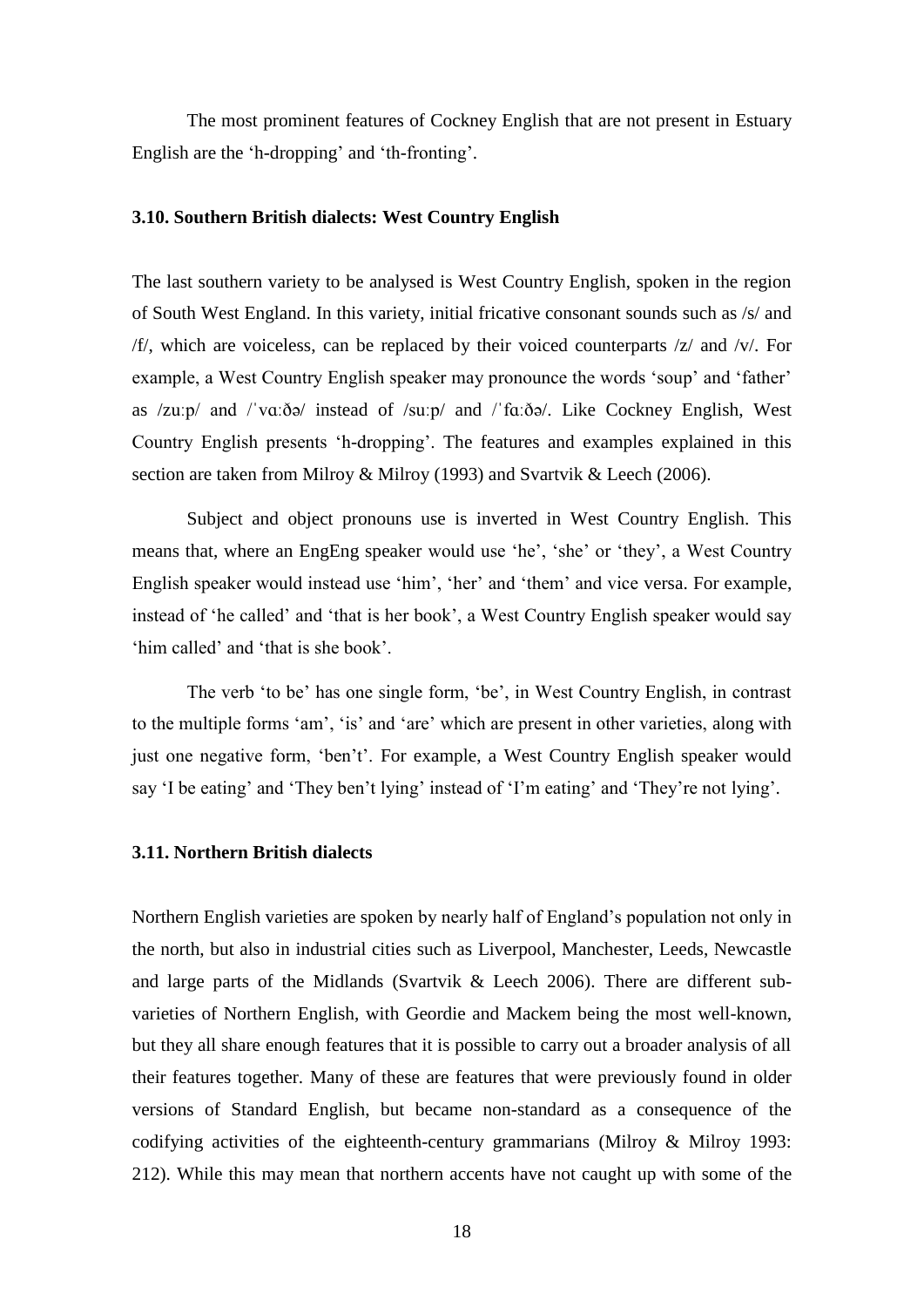changes that the English language went through, northerners still take pride in their local speech (Svartvik & Leech 2006: 133). So much in fact that some linguists dare affirm that "of all the varieties of English remaining within England at the beginning of this new Millennium it is Northern English, especially its distinctive accents, that will survive the longest" (Beal et al 2011; Wales 2006: 211). The features and examples explained in this section are taken from Milroy & Milroy (1993) and Svartvik & Leech (2006).

Like in NAmEng, the vowel sounds  $\alpha$ :/ and  $\alpha$  from EngEng is replaced with /a/ and /ʊ/ respectively in Northern English. There is also a tendency in Northern English to pronounce diphthong as pure vowels sounds.

Some irregular verbs in Northern English have the same form for both past and past participle. For example, the SE verbs 'break, broke, broken' and 'bite, bit, bitten' are instead conjugated 'break, broke, broke' and 'bite, bit, bit' in Northern English. Others instead have their past and past participle forms swapped. For example, the SE verbs 'see, saw, seen' and 'run, ran, run' are instead conjugated 'see, seen, saw' and 'run, run, ran' in Northern English. Finally, some others have their past participle form as their present form with the added ending '-en'. For example, the SE verbs 'put, put, put' and 'forget, forgot, forgotten' are instead conjugated 'put, put, putten' and 'forget, forgot, forgetten' in Northern English.

Some verbs that are regular in SE become irregular in Northern English, while the opposite is also true. For example, the SE verbs 'treat, treated, treated' and 'say, said, said' are instead conjugated 'treat, tret, tret' and 'say, sayed, sayed' in Northern English.

Whenever the verb 'do' and its negative form 'don't' are used in Northern English as auxiliaries in question and negations, the alternative northern forms 'div' and 'divvent' are used instead. For example, a Northern English speaker would say 'Ye div, divvent ye?' instead of 'You do, don't you?'

The  $3<sup>rd</sup>$  person singular verb forms with the ending '-s' are also employed with 3<sup>rd</sup> person plural concord in Northern English, even with the verbs 'be' and 'have' and their corresponding 3rd person singular forms 'is' and 'has'. For example, a Northern English speaker would say 'Things has changed' instead of 'Things have changed.'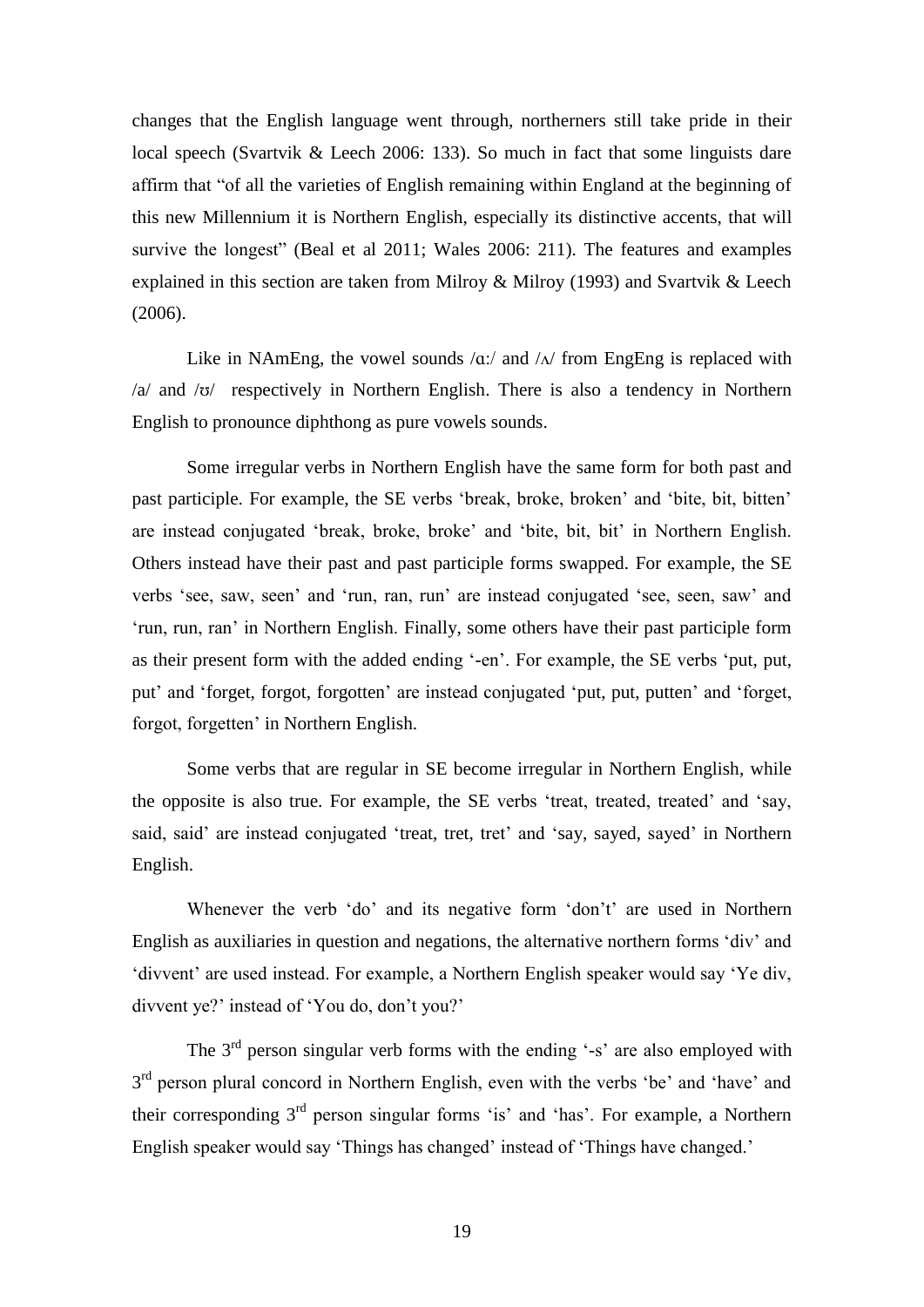The modal verb 'may' is not utilized at all in Northern English. Instead, 'can' is used to express permission, whereas 'might' is used to express possibility. For example a Northern English speaker would say 'Can I open the window?' and 'It might rain' instead of 'May I open the window' and 'It may rain.' Like in many other varieties, 'will' is used instead of 'shall' in Northern English.

The modal verb 'mustn't' is used in Northern English instead of 'can't' in sentences with the meaning 'the evidence forces me to conclude that… not.' For example, a Northern English speaker would say 'The elevator mustn't be working' instead of 'The elevator can't be working.' Similarly, the modal verb 'mustn't' is replaced in Northern English with 'haven't got to' in sentences with the meaning 'it is necessary not to.' For example, a Northern English speaker would say 'Ye haven't got to do that' instead of 'You mustn't do that.'

The modal verbs 'can' and 'could' can be employed in Northern English with the meaning 'be able to', even when there is already another modal in the verb phrase. This is unlike most other varieties in which grammar dictates that there cannot be more than one modal verb per verb phrase. For example, a Northern English speaker would say 'He must can do it' instead of 'He must be able to do it.'

The adverb 'never' acts as an emphatic negative in Northern English, rather than as an absolute negative like in SE. For example, if a Northern English speaker says 'The men never turned up' they are referring to one specific time, and thus the men could have appeared in other instances.

There is a tendency in Northern English to use the uncontracted form of auxiliary verbs 'cannot', 'be not', 'have not', 'do not', and 'will not' instead of their contracted forms. In addition, one alternative form of 'will not' distinctive of Northern English is 'winnet', although this is rare and archaic.

For some speakers of Northern English the functions of 'been' and 'being' are reversed. For example, a Northern English speaker could say 'Where I had being digging' and 'Their death is just been prolonged' instead of 'Where I had been digging' and 'Their death is just being prolonged.'

Positive tags can follow positive statements and even positive questions in Northern English, and they do so without a pause or comma, in order to ask for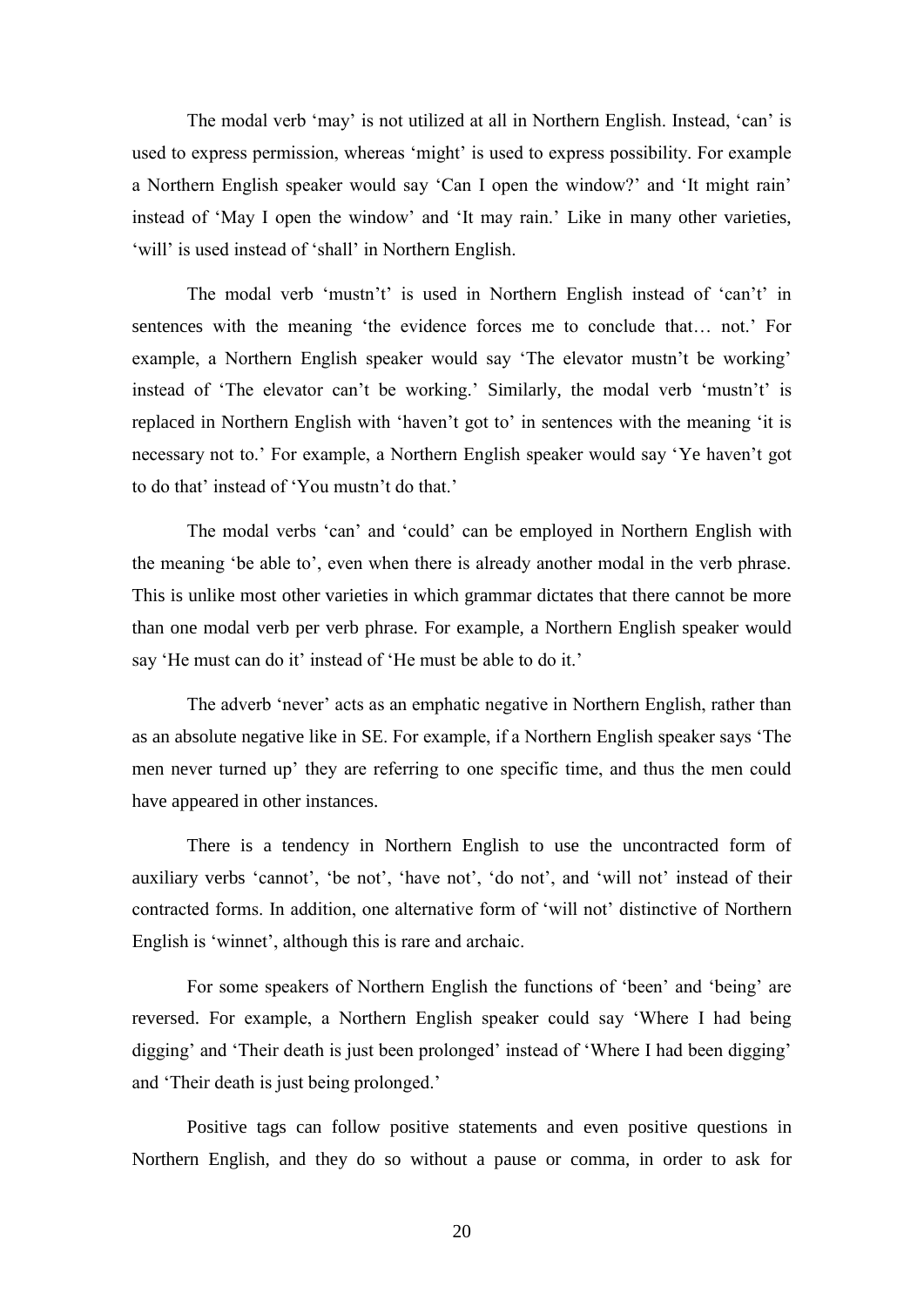information concerning the statement. A Northern English speaker would probably say 'Ye could say it could ye?' instead of 'You could say it, couldn't you?' Similarly, negative tags can follow a negative statement in Northern English, following one out of two different patterns depending on the intention of the tag. If the pattern of the negative tag is *auxiliary + subject + 'not'*, its purpose is to ask for information. For example, 'She can't come, can she not?'. On the other hand, if the pattern is *auxiliary + n't + subject + 'not'*, its purpose is to ask for a confirmation of the negative, as in 'She can't come, can't she not?'

Northern English set of personal pronouns is different from that of SE, so much in fact that the following table (table 4) is often used by linguists to showcase this difference:

|                   |           | <b>Subject</b> |           | Object    |           | <b>Possessive</b> |
|-------------------|-----------|----------------|-----------|-----------|-----------|-------------------|
|                   | <b>SE</b> | NE             | <b>SE</b> | NE        | <b>SE</b> | <b>NE</b>         |
| $1st$ Sg          | I         | I              | me        | Us        | my        | me                |
| $1st$ Pl          | we        | us             | us        | We        | our       | wor               |
| $2nd$ Sg          | you       | ye             | you       | You       | your      | your              |
| $2nd$ Pl          | you       | yous           | you       | yous/yees | your      | your              |
| $3rd$ Sg M        | he        | he             | him       | Him       | his       | his               |
| $3rd$ Sg F        | she       | she            | her       | Her       | her       | her               |
| $3^{\rm rd}$ Sg N | it        | it             | it        | It        | its       | its               |
| $3rd$ Pl          | they      | they           | them      | Them      | their     | their             |

Table 4. Northern English personal pronouns (Milroy & Milroy, 1993, p.205)

Northern English utilizes some unique pronouns not found in EngEng, such as the first person plural possessive form 'wor'; the second person subject pronouns 'ye' and 'yous', singular and plural respectively; and the two alternative forms for the second person plural object pronoun, 'yous' and 'yees'. Another peculiarity is the use of the same form in both varieties for a different pronoun function in each. For example, the EngEng first person singular form 'me' acts as an object pronoun in EngEng, but as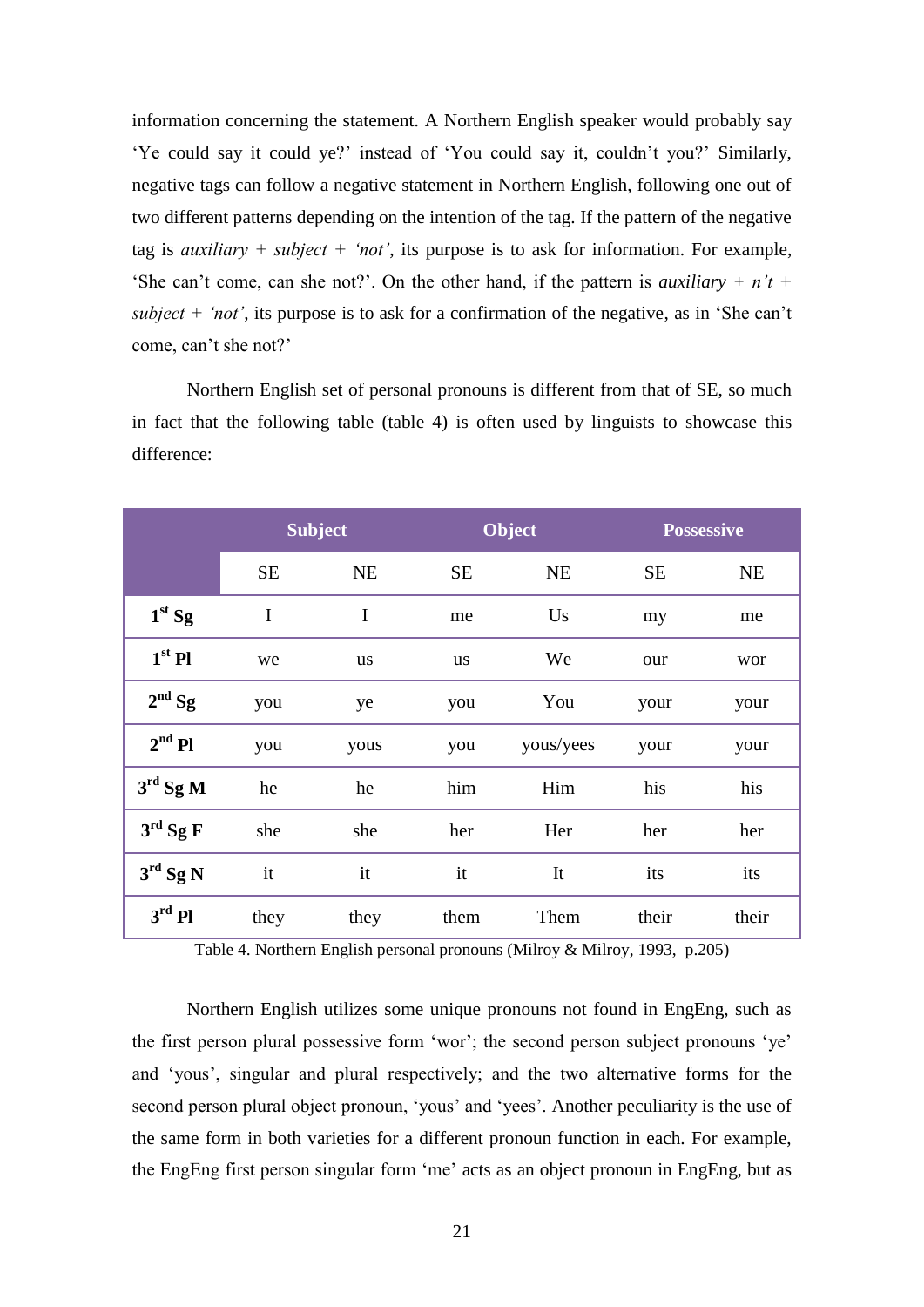possessive in Northern English. The form 'us' is only used in EngEng as the first person plural object pronoun, whereas in Northern English it can appear as either the first person singular object pronoun or plural subject pronoun.

In compound subjects, the object pronoun may be used in Northern English as the subject, whereas the subject pronoun is always used in SE. For example, a Northern English speaker may say 'Me and my brother' and 'Her and her friend' instead of 'I and my brother' and 'She and her friend.'

Reflexive pronouns in Northern English are forming by adding the endings ' self' or '-selves' always to the possessive form, unlike SE in which  $3<sup>rd</sup>$  person reflexive pronouns are created from the object form.

|                   | <b>Reflexive</b> |             |
|-------------------|------------------|-------------|
|                   | <b>SE</b>        | <b>NE</b>   |
| $1st$ Sg          | myself           | meself      |
| $1st$ Pl          | ourselves        | worselves   |
| $2nd$ Sg          | yourself         | yourself    |
| $2nd$ Pl          | yourselves       | yourselves  |
| $3rd$ Sg M        | himself          | hisself     |
| $3^{\rm rd}$ Sg F | herself          | herself     |
| $3rd$ Sg N        | itself           | itselfs     |
| $3rd$ Pl          | themselves       | theirselves |

Table 5. Northern English personal pronouns (Milroy & Milroy, 1993, p.206)

The differences can be found in the first person, third person singular masculine and third person plural forms, as shown in table 5. Northern English employs its unique possessive forms 'me' and 'wor' to create the reflexive pronoun just like how EngEng uses its possessive forms 'my' and 'our'. However, the 3<sup>rd</sup> person forms are derived in Northern English also from the possessive forms, 'his' and 'their' in this case, while their EngEng counterparts come from the object forms 'him' and 'them' instead.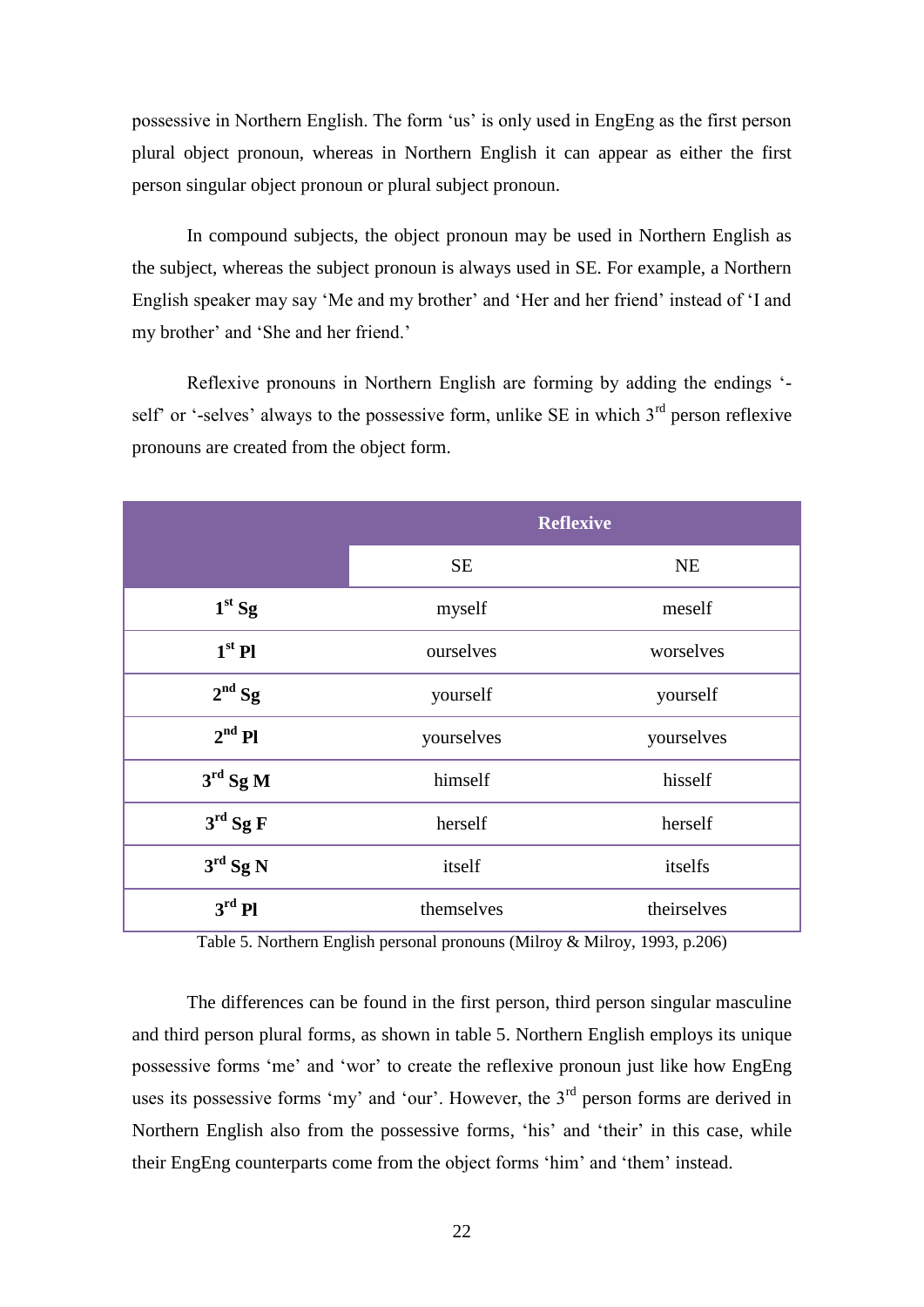When the pronoun 'one' is a noun substitute it is always preceded by the indefinite article 'a' in Northern English. For example, a Northern English speaker would say 'I would like a one' instead of 'I would like one.'

In Northern English, nouns of quantity often have plurals without '-s', also known as 'zero plurals'. For example, a Northern English speaker would say 'six month', 'ten year' and 'twenty pound' instead of 'six months', 'ten years' and 'twenty pounds.'

Double comparatives and superlatives, a feature present in older versions of SE, still exists in Northern English. This means that adjective phrases such as 'more safer' and 'most safest' are possible in Northern English.

'But' can be used in Northern English instead of the conjunction 'though' at the end of sentences. For example, a Northern English speaker would say 'I'll manage but' instead of 'I'll manage though.'

Some prepositions have a different use in Northern English than the one they have in SE, as can be seen in table 6:

| <b>Prepositions</b> |           |  |
|---------------------|-----------|--|
| <b>SE</b>           | NE        |  |
| from/by             | Off       |  |
| about               | On        |  |
| in (place)          | At        |  |
| at (time)           | On        |  |
| used to             | used with |  |
| of (agent)          | by        |  |

Table 6. Northern English personal pronouns (Milroy & Milroy, 1993, p.211)

Due to these differences in meaning, many collocations that use prepositions differ between EngEng and Northern English. For example, a Northern English speaker would say 'He died by poisoning', 'Tell me on it' and 'I go out on weekends' instead of 'He died of poisoning', 'Tell me about it' and 'I go out at weekends.'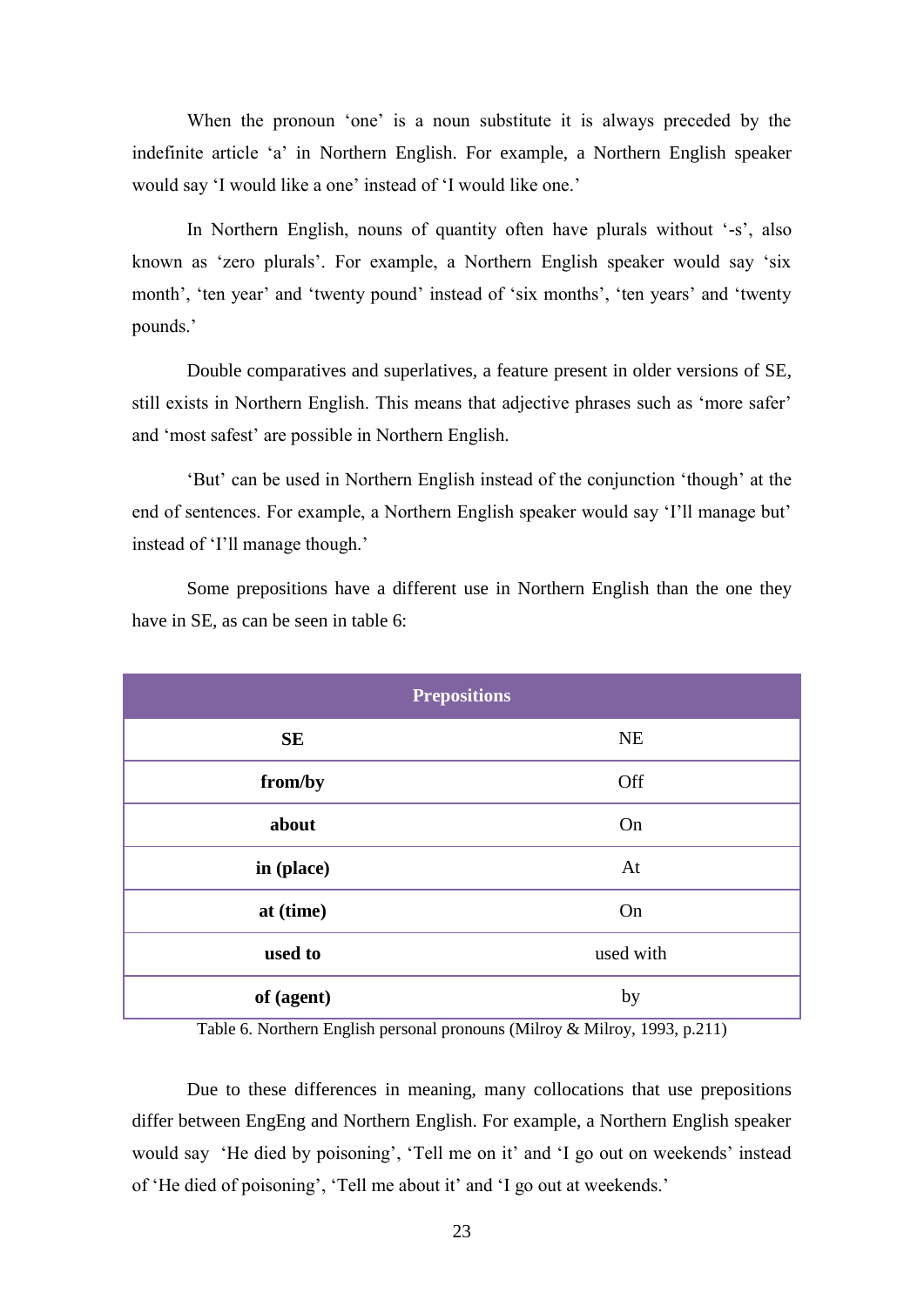#### **3.12. Differences amongst varieties**

The degree to which varieties differ from one another depends on the specific varieties that are being compared, but the data from this section shows that there are differences nonetheless, and that English is not spoken or written the same everywhere. In fact, the English language is not the same in different regions inside a country, as the cases of Southern and Northern British English dialects prove, and when travelling from one city to another one can find differences in vocabulary, grammar, pronunciation and spelling.

Studies have shown that one of the main aspirations of learners of English as a Second Language (L2) is "to sound like a native speaker" (Groom 2012: 55). Taking into account that all the varieties analysed in this section are in fact varieties spoken by NSs of English, people who speak English as their mother tongue or first language, a question arises: what does a NS of English sound like?

There is one variety which is generally associated with NSs of English: SE, more specifically Standard BrE (Freeborn 1993). It is for example the variety taught to students of English as L2 or Foreign Language (EFL) at schools and academies in countries where English is not the mother tongue. Some of these institutions take pride in claiming to teach 'the British accent' (Murphy 2016). But in the same way that SE is held in high regard, all other varieties are discriminated and not even considered to be English by many (Mooney & Evans 2011). In other words, non-linguists often have negative attitudes towards non-standard varieties of English.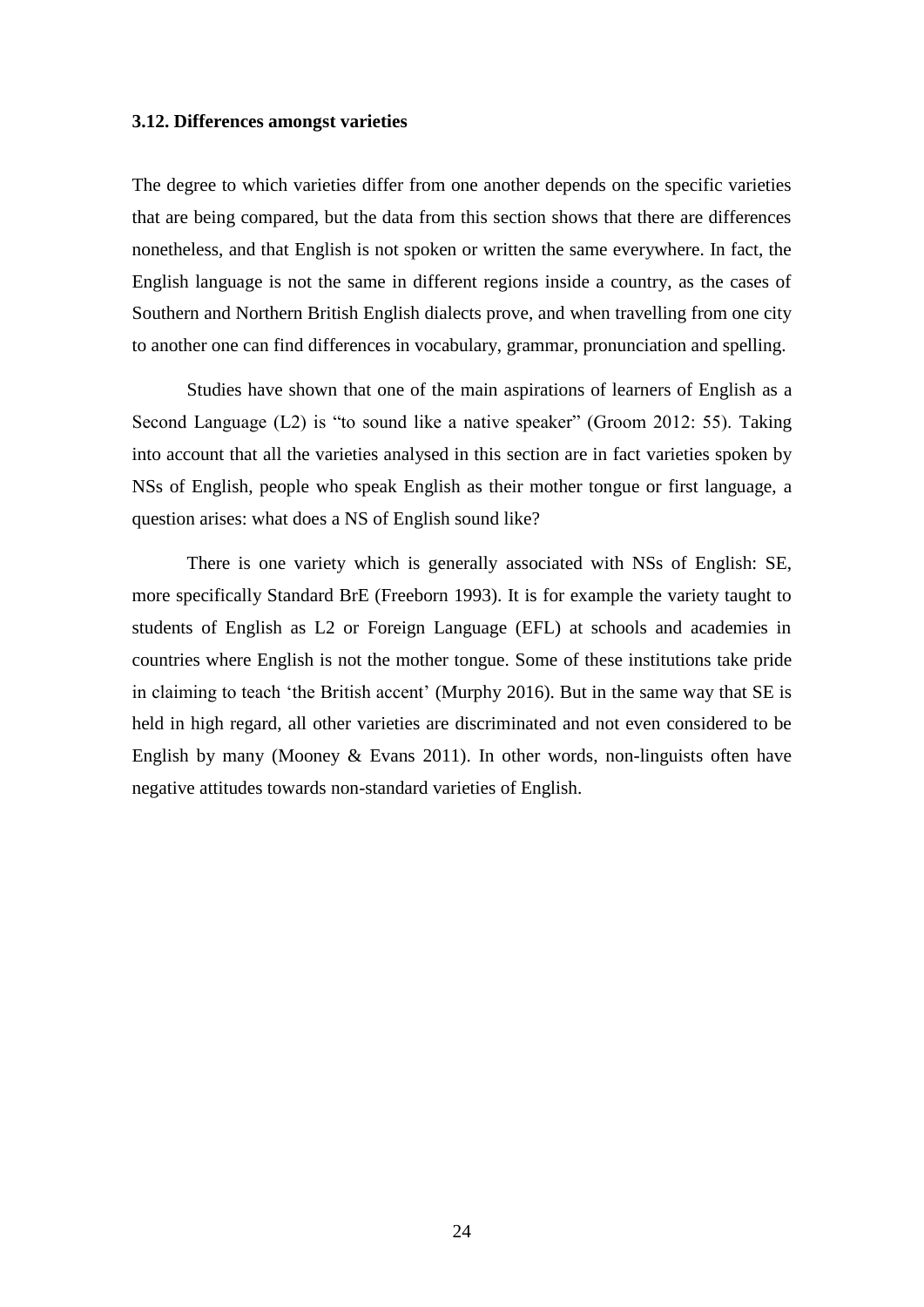### **Chapter 4: Sociolinguistic attitudes towards varieties**

From a purely linguistic point of view there are no objective reasons to claim that any variety is inherently better than the others, as irrespective of how different they may be from one another, they are still actual representations of the same language: "Referring to varieties of English as 'better' or 'worse' is  $-$  of course  $-$  vexing and technically inaccurate" (Mooney & Evans 2011: 205).

From a sociolinguistic point of view, however, things are not so clear. Sociolinguistics is "the study of the relationship between language and society" (Yule 2010: 254), and sociolinguists study how language is used and perceived by people from different social groups, which differs in terms of age, sex, or social class. Sociolinguistic studies (Ebner 2016; Groom 2012; Murphy 2011) have shown that standard varieties of language are usually perceived to be better or at least more prestigious by both native and not native speakers. This is easily seen in teaching materials of English as a L2 in which all the vocabulary, grammar and structures explained relate to Standard English and the suggested pronunciations are those of Received Pronunciation (Seidlhofer, 2007).

No matter the country, SE is always associated with 'good English' or 'good usage of the language' (Freeborn 1993). The opposite is true as well: non-standard varieties tend to be considered 'bad English' also by non-linguists. This social perception has to do with the use of SE by the highest classes of society:

Where one variant is widely perceived to be 'better', this very often correlates with more frequent use of this variant by speakers from higher SECs […]. These variants are usually the ones prescribed in standard speech. (Meyerhoof 2006: 161)

#### **4.1. Negative attitudes towards non-standard varieties**

Non-standard are oftentimes casually referred to by the term 'dialect', creating the illusion that SE is not a dialect, which is exactly what it is. This usage is responsible for the negative connotations of the word 'dialect' that is used by non-linguists to refer to certain varieties as inferior or incorrect (Groom 2012). Even though nowadays dialect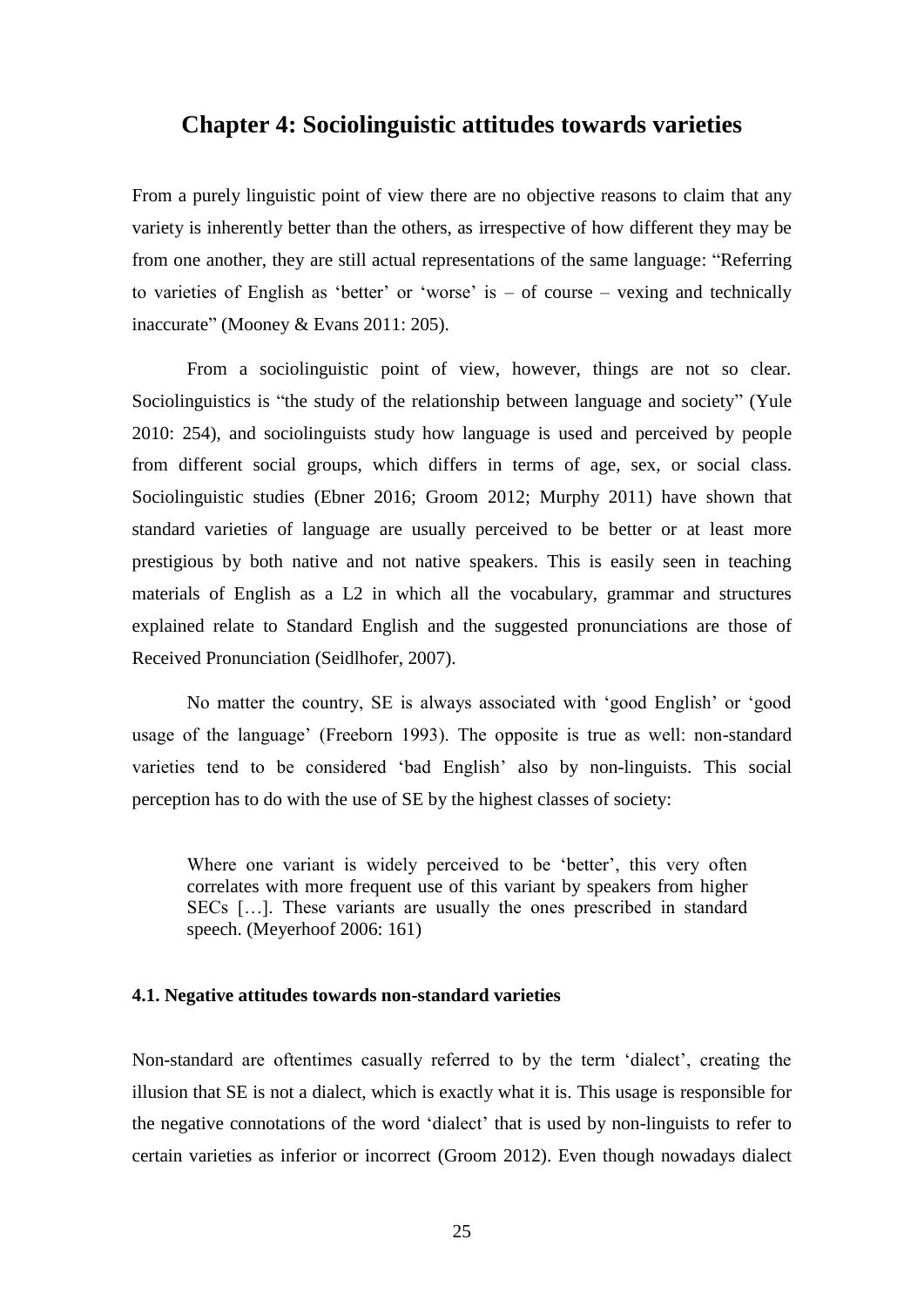tolerance among the population has increased, SE has been strongly defended and praised against non-standard varieties, sometimes violently, until not so long ago. During the 1950s, in Great Britain dissertations and newspaper columns were written by the so-called 'language guardians' to try and raise awareness about the importance of using and preserving SE. Not only were 'dialects' considered to be wrong: they were even referred to as 'immoral' (Bex & Watts 1999). The truth is that, even though this distinction is portrayed as an objective criterion, it is actually completely subjective, as there are no linguistic arguments that can be held for the superiority of one given variety over another. Since there is nothing that can be said through SE that any other variety cannot express as well, "referring to varieties of English as 'better' or 'worse' is  $-$  of course – vexing and technically inaccurate" (Mooney & Evans 2011: 205).

Non-linguists tend to think of non-standard varieties of English as incorrect or ungrammatical. Their grammar and accent are often considered 'mistakes' or 'wrong' in comparison to those of the standard variety. Meanwhile, "standard forms [...] are assumed to be obviously correct" (Bex & Watts 1999: 20). One interesting exception is vocabulary, which does not seem to carry these negative prejudices.

"Non-standard vocabulary [is considered] a regional variant that is no better or worse than the Standard English equivalent. Regional forms of morphology and syntax instead are seen as corruptions of grammar." (Milroy & Milroy 1993)

Dollinger (2011) writes that the relationship between standard and non-standard dialects has traditionally been explained as the relationship between a hypernym and its hyponyms. In this simile, the hypernym is the language or dominant dialect, while the hyponyms are the non-dominant dialects. The English language is special in the sense that it allows for two dominant varieties or hypernyms: BrE and AmE. All the other varieties, such as Canadian English, Australian English or Irish English are seen as hyponyms of the two dominant dialects. This traditional view establishes a hierarchy in which BrE and AmE are labelled as the superior and standard versions of the language (Dollinger 2011).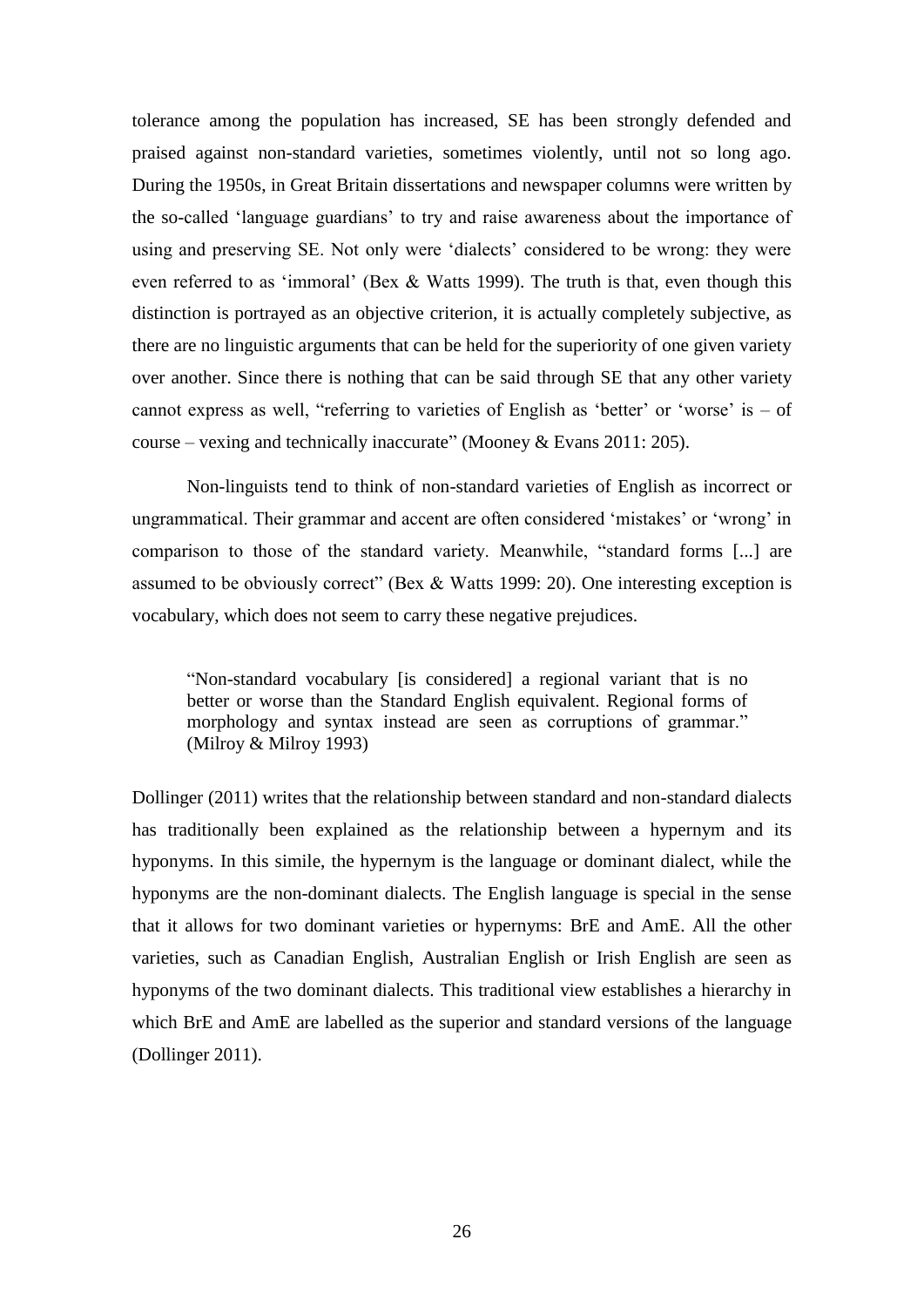#### **4.2. The reasons why these attitudes exist**

Power has always been an important issue for sociolinguists, for it can change the course of a language completely. English would not have achieved the social status of lingua franca it enjoys today if it were not for the power and international influence that the United States have in today's world (Svartvik & Leech 2006). And in the same way that a language used by powerful people acquires more prestige, so does a variety of a language. Sociolinguists recognize prestige as "a complex value that speakers orient to in different ways" as not every person recognizes prestige in the same way. Sociolinguists have thus made a distinction between covert prestige and overt prestige (Meyerhoof 2006: 37).

Covert prestige "refers to cases where speakers' positive evaluation of a variant is genuinely covert or hidden" (Meyerhoof 2006: 37). Studies have shown that sometimes speakers overtly recognize a given variant as being 'better' and even claim to use it, but do in fact not. This may be because subconsciously they actually believe that the variety they do use is better, even if they do not answer so when asked.

Overt prestige on the other hand "is understood to be the prestige associated with a variant that people are highly aware of and which is associated more with the speech of higher-status speakers" (Meyerhoof 2006: 37). This is again the case with Standard English and RP pronunciation and, although stemming from an arbitrary valuation, it is as strong an idea as it has always been. "This view of the standard language is not just held by a few people, but rather forms the basis of a widely held and powerful ideology" (Mooney & Evans 2011: 179) promoted by the same people that benefit from it. Powerful politicians, famous news reporters and show hosts on TV, eminent intellectuals, doctors or judges, to name a few, are all influential people who use Standard English on a daily basis on TV, the radio and newspapers. The constant exposure of the same variety from speakers of high socio-economic status creates a link through which the prestige associated with said speakers is transferred onto the variety: "insisting that the standard variety is better than others is a way of expressing, claiming and maintaining power" (Wolfram & Schilling 1998: 164).

However, the use of a prestigious or non-prestigious variety is not restricted to particular social classes, but has often more to do with the context or situation in which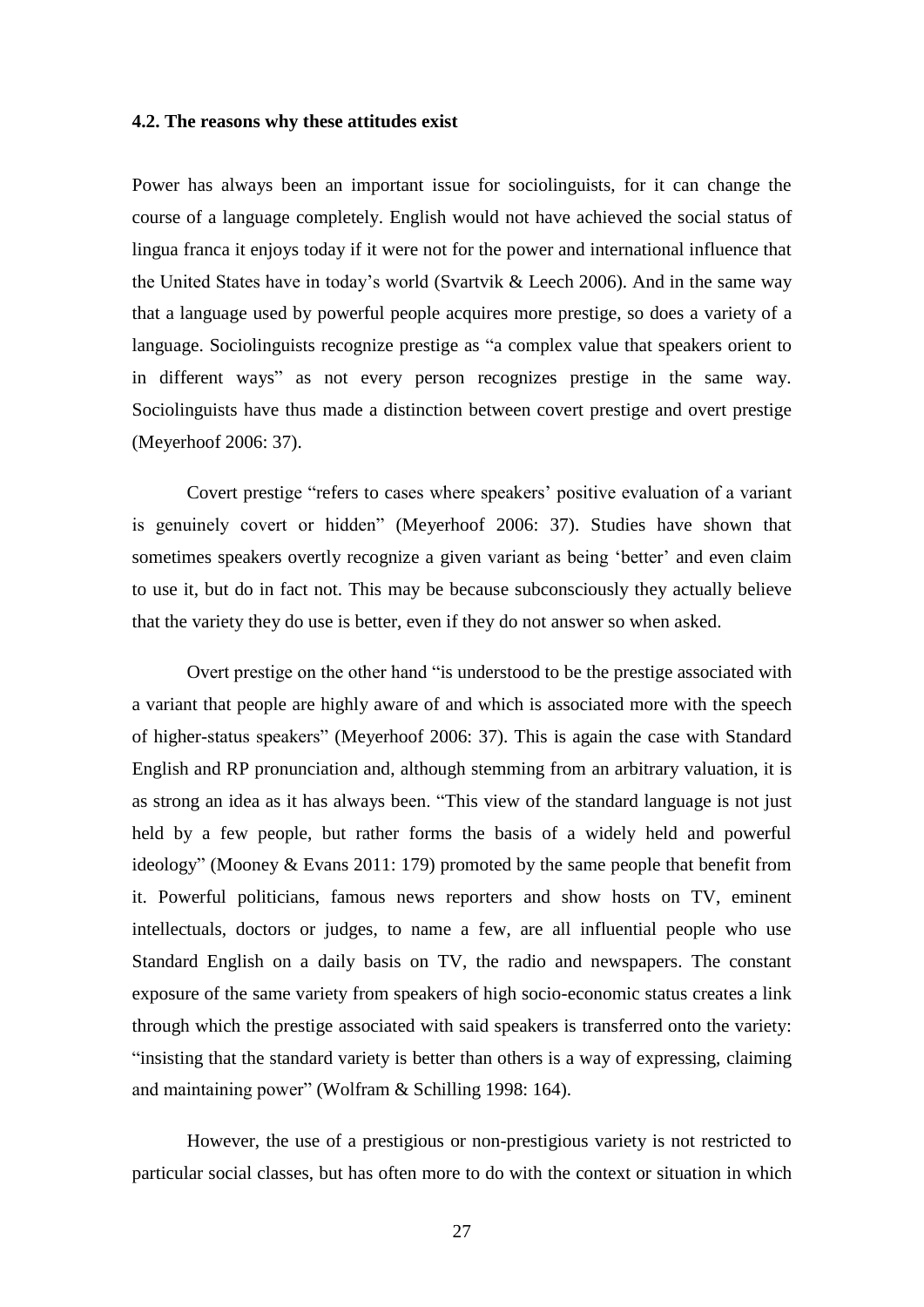language is used: "generally, all speakers will use both variants some of the time regardless of their social class […]. What distinguishes the groups is the relative frequency with which they use each variant" (Meyerhoof 2006: 160). The supposedly 'high-class' variety can and is often employed by middle and working-class speakers, yet it is not usually associated with them because the contexts in which they apply it tend not to be public ones, in contrast with the high class examples mentioned in the previous paragraph.

Overt prestige is not restricted to social varieties either: it can be associated with geographical varieties of English too: "inner circle nations [where English is the native language or L1, such as the United Kingdom, the United States or Canada] tend to be regarded as 'authentic' speakers of English", while outer circle nations (where English is a L2, such as India or South Africa) and expanding circle nations (where English is a Foreign Language) "are not considered to have ownership of English that inner circle users have" (Mooney & Evans 2011: 200). Of all the inner circle varieties, British and American English are often considered to be the 'purest' forms of English: the former because of United Kingdom being perceived as the 'origin' of English; the latter because of the United States' powerful socio-economic position.

#### **4.2. A linguistic defence of non-standard varieties**

Everybody speaks a dialect, even SE speakers. Dialects are neither good nor bad, they are just different from one another, and all of them do have grammar, even if it differs from that of the standard variety (Trudgill 1994). More importantly, "all dialects of a language are rule-governed systems" (Freeborn 1993: 20). What this means is that all dialects are consistent in the way sentences are formed, even non-standard dialects. Where one variety differs from the others is in the rules applied to form these sentences. Therefore, non-standard dialects are not debased forms of English, but a form of English with a different set of rules than SE. (Freeborn 1993: 20). The non-standard grammatical features shown in the previous sections are not mistakes, but the grammatical rules of those particular varieties that just happen to differ from the rules of SE.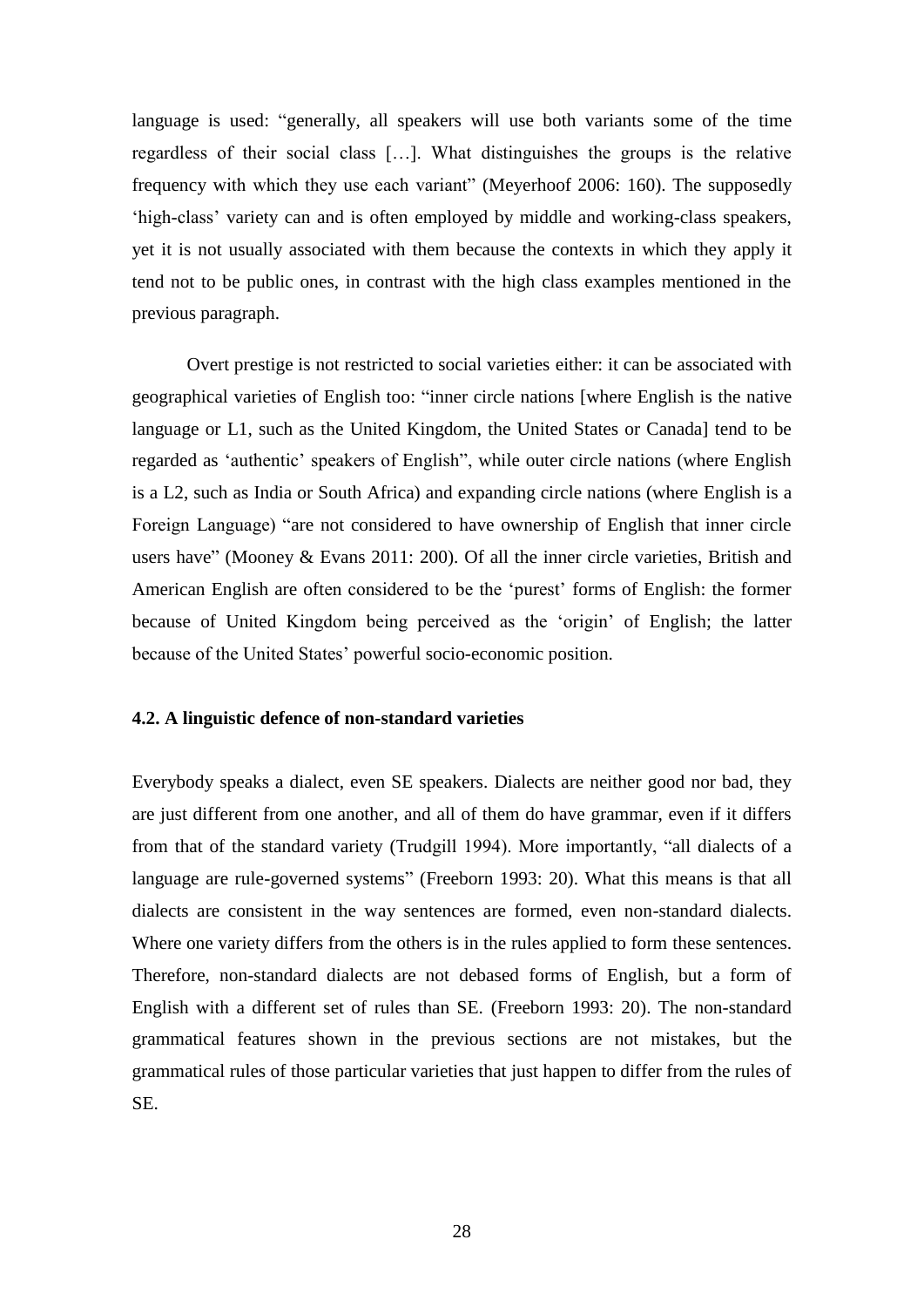Even though prescriptivists argue that standard language is more 'logical', more 'beautiful' and more 'correct', these are subjective judgements […]. The valuation of standard language over all other varieties is an arbitrary one. (Mooney & Evans 2011: 179)

Grammar always varies from place to place as a natural consequence of the evolution of one single language as it is used by different isolated groups of speakers, but it also varies over time in the same place. This is natural: "all human languages change" (Trudgill 1994: 51), even standard varieties, and "there is nothing very surprising about this sort of change, and nothing undesirable about it either" (Trudgill 1994: 33). From the moment the English language started to get codified in the  $18<sup>th</sup>$  century, its grammar, vocabulary, syntax and pronunciation have changed, with non-standard usages of the past becoming the new standard, while the old standard rules have become obscure and old-fashioned, and sometimes even abandoned altogether. For example, groups of two, three or even four words that used to be pronounced differently at earlier times are now pronounced the same in Modern English, such as 'knight' and 'night', or the words 'right', 'wright', 'rite' and 'write' (Trudgill 1994). The modern pronunciations cannot be argued to be better nor worse than their old counterparts, and neither should other differences based on regional dialect.

In fact, these changes often occur because of the influence that different dialects have on each other. This leads to a phenomenon known as 'dialect levelling':

Dialect levelling refers to the gradual erasure or loss of the differences that have traditionally distinguished very local or highly regionalised varieties of a language. As a rule, the process is the result of new or increased mobility of speakers, […]. (Meyerhoof 2006: 239)

These influences are stronger today than they have ever been thanks to the existence of the Internet and the much higher mobility of speakers. This has led to the distinction between 'traditional' and 'mainstream dialects'. Traditional dialects are spoken mostly by old people in rural areas, and are linguistically very different from one another and from SE. These are gradually being replaced by mainstream dialects: dialects spoken mostly by young people in urban areas, and which are linguistically more similar to one another and to SE. The fact that mainstream dialects are more similar to SE is not always because of the standard variety's influence — sometimes it is the other way around. An example of change led by non-standard varieties is the levelling out of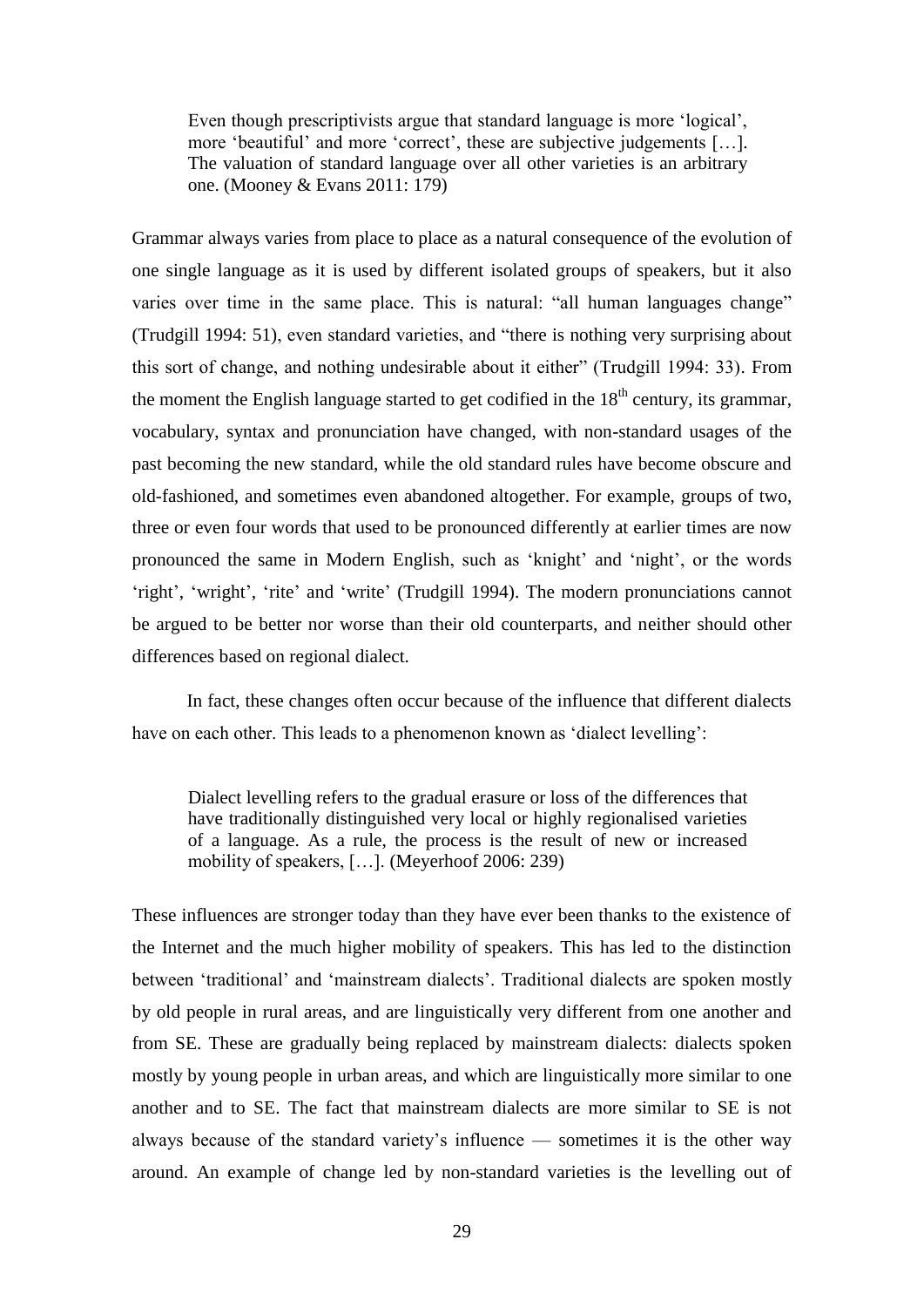irregularities, such as how SE has accepted the previously non-standard regular forms of some verbs that used to be irregular, such as the verb 'help', which used to have the irregular conjugation 'help, holp, holpen' but is nowadays conjugated as 'help, helped, helped' in SE. The opposite is also true, in the sense that SE, despite its process of codification, is not always more conservative than other varieties. An example is 'double negation' which was a feature in earlier stages of SE and is still present in most dialect, but which is nowadays considered non-standard (Trudgill 1994).

In regards to changes in the English grammar, influence between varieties again plays an important role. There are three main patterns that these changes tend to follow: 'grammaticalization', 'colloquialization' and 'Americanization'. Grammaticalization is the process whereby items of vocabulary gradually develop grammatical forms, as is the case with 'semi-modals' such as 'gonna', 'hafta' or 'gotta' form 'going to, 'have to' and 'got to' respectively. Colloquialization is the process whereby written grammar becomes more colloquial, informal or 'more like speech'. An example would be the increasing appearance in the written medium of informal contracted forms such as 'isn't', 'doesn't' or 'hasn't' which has meant a decrease in use of their un-contracted alternatives 'is not', 'does not' and 'has not' (Leech et al. 2012). Due to the spoken language's more informal nature when compared to the written medium, it is not surprising that changes often occur in oral form first, and over time get implemented into the written form. Finally, grammar in countries other than the US tends to follow American English usage due to the influence that the United States have as the leading economic force over the rest of the world. Even British English varieties are not exempt from this influence (Svartvik & Leech 2006).

It is not rare for certain non-standard features to find its way into the speech of SE either. These are features which are not related to a single variety but can instead be found in any of them: vernacular grammar. Often looked down as uneducated, they are still surprisingly resilient and widespread in popular speech in all English-speaking countries. The following are some examples (Svartvik & Leech 2006):

 'Ain't' as a general negative form of the verb 'be' or 'have'. For example, 'I ain't stupid' and 'I ain't got time for this' instead of 'I'm not stupid' and 'I haven't got time for this.'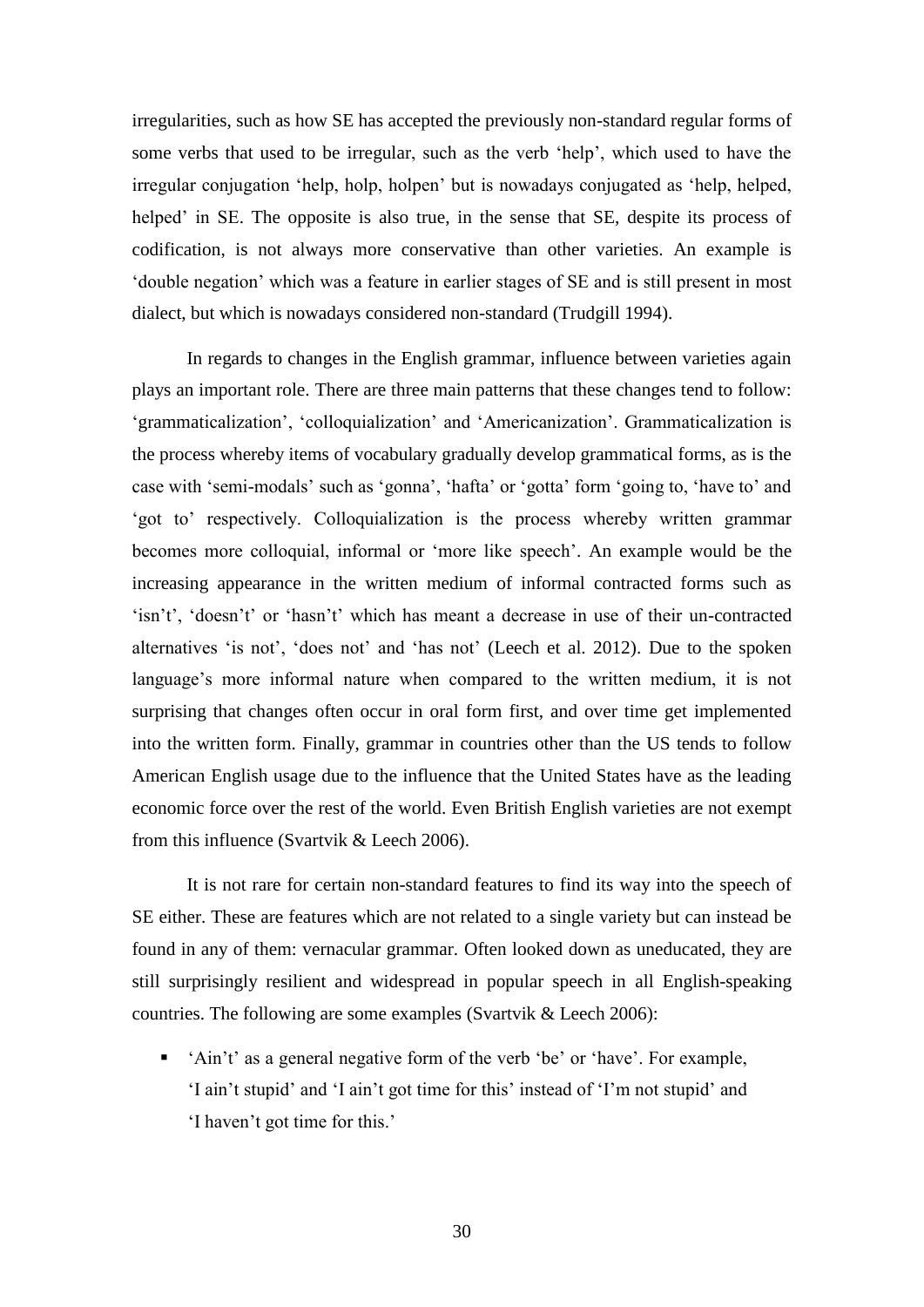- The use of the  $3<sup>rd</sup>$  singular form of verbs with the ending '-s' in persons other than the  $3<sup>rd</sup>$  singular and vice versa. For example, 'You has a car' and 'He have a car' instead of 'You have a car' and 'He has a car.'
- Double negative, a feature found in older versions of SE. For example, 'I don't have no car' instead of 'I don't have a car.'
- With some verbs the past tense form is used where the past participle form would be in SE. For example, 'I have broke the vase' instead of 'I have broken the vase.'
- 'Them' used as a demonstrative pronoun for distant reference with a plural noun, instead of the SE demonstrative 'those'. For example, 'I like them books' instead of 'I like those books.'

Vernacular grammar is just one example of non-linguists' lack of objective knowledge about what SE is and why they value it so much. Speakers whose use these features may be doing so believing to speak SE, without realising they are in fact features of nonstandard language.

The following sentence was written by an anonymous participant to answer the question "what do you think about the state of the English language?": "I tend to ignore comments with really bad spelling and little knowledge of grammar as I tend to assume that the content of the post isn't going to be worthhile [sic] deciphering." (Ebner 2016: 4). From this extract it can be seen that the author values form over content, that is, what is said is not as important as how it is said. If most non-linguists consider nonstandard features to be 'bad spelling' and 'little knowledge of grammar', it is reasonable to expect them not to care for anything said in a variety other than SE. In addition, The author commits a spelling mistake ('worthhile') despite negatively alluding to 'bad spelling'. This incarnation of the 'language guardian' mentioned before showcases the hypocrisy found in devaluing non-standard speech and writing without objective reasons: if the message of the text is able to be conveyed and understood despite it breaking the rules of the variety it is supposed to be written on, there is no doubt that it could also be as successful if written (or spoken) in any non-standard variety.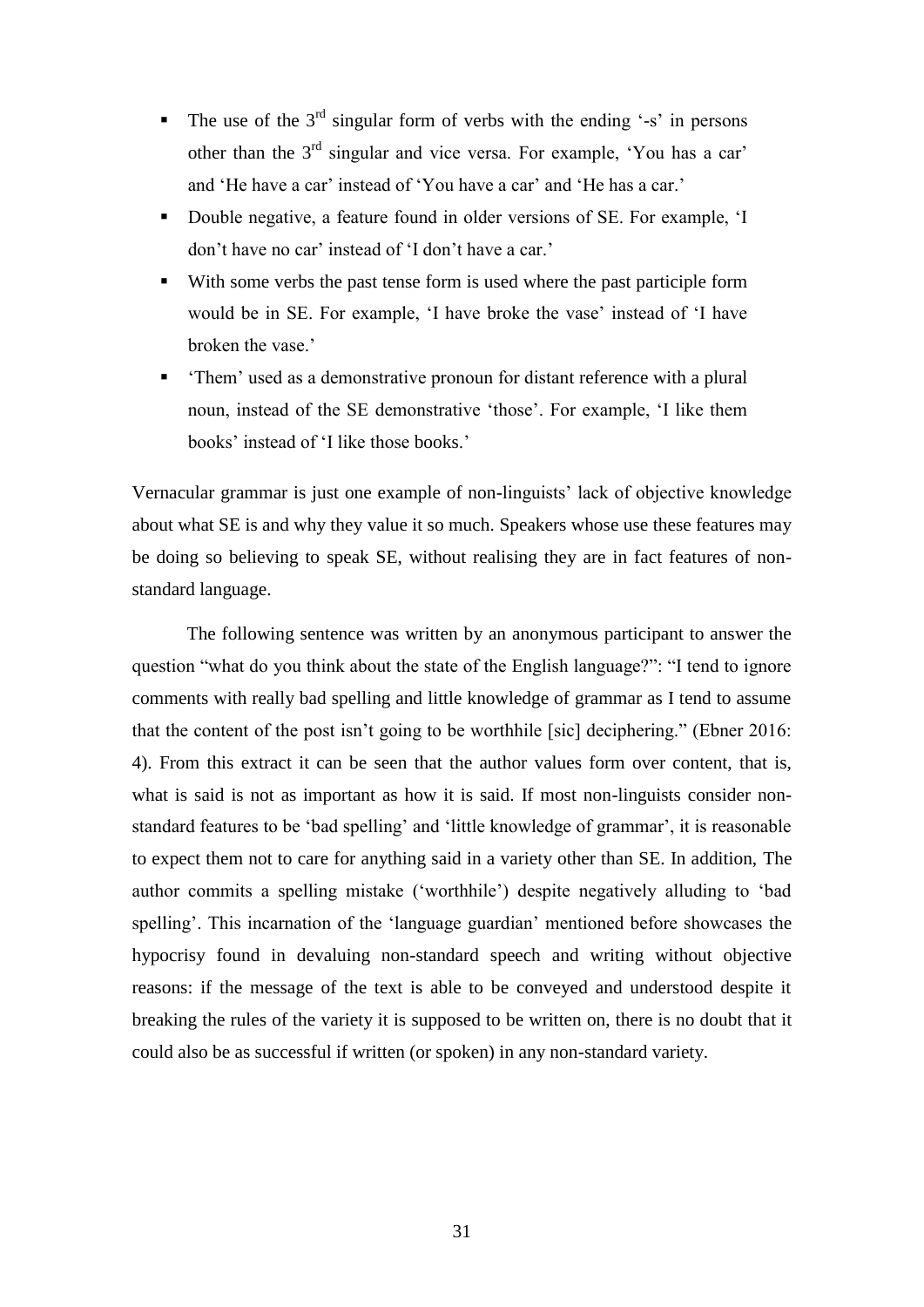# **Chapter 5: Conclusions, limitations of the study and future lines of research**

There exist many different varieties of one single language, either as varieties spoken in different areas of the world or as used by different social classes. All these varieties of English are linguistically equal, in that there are no objective reasons for a given variety to be considered the best representation of English. All of them have grammar, syntax and rules for spelling and pronunciation and are therefore equally valid to express any meaning.

At the same time, however, they are not socially equal, in that not every variety is recognised to have the same prestige by the speakers of English, nor is every variety used with the same purposes and in the same contexts. SE is considered by many nonlinguists to be the ultimate form of English and the only correct one, although this variety, like every other, is constantly evolving and changing. Features that are considered standard nowadays were considered non-standard some years ago (or did not even exist). Similarly, features that are considered non-standard now may become part of SE in the future.

English has achieved is status as a lingua franca not because of its linguistic features but because of social reasons having to do with power, and SE has become the standard for the same reason. This showcases the influence that power has in our society and in ourselves as members of it, projecting a whole new shade of meaning onto language. It has made one variety more privileged than the rest, and more desirable by NNS that aim to learn the English language.

This also has an impact on education. Many English teaching materials refer only to Standard English's grammar and vocabulary. Even though many non-linguists consider this is not only the correct choice but the obvious one, a false expectation is created on non-native speakers that they are learning everything they need to be able to communicate with any other speaker of English, without warning them of the differences found not only between every country, but within a country and even a region.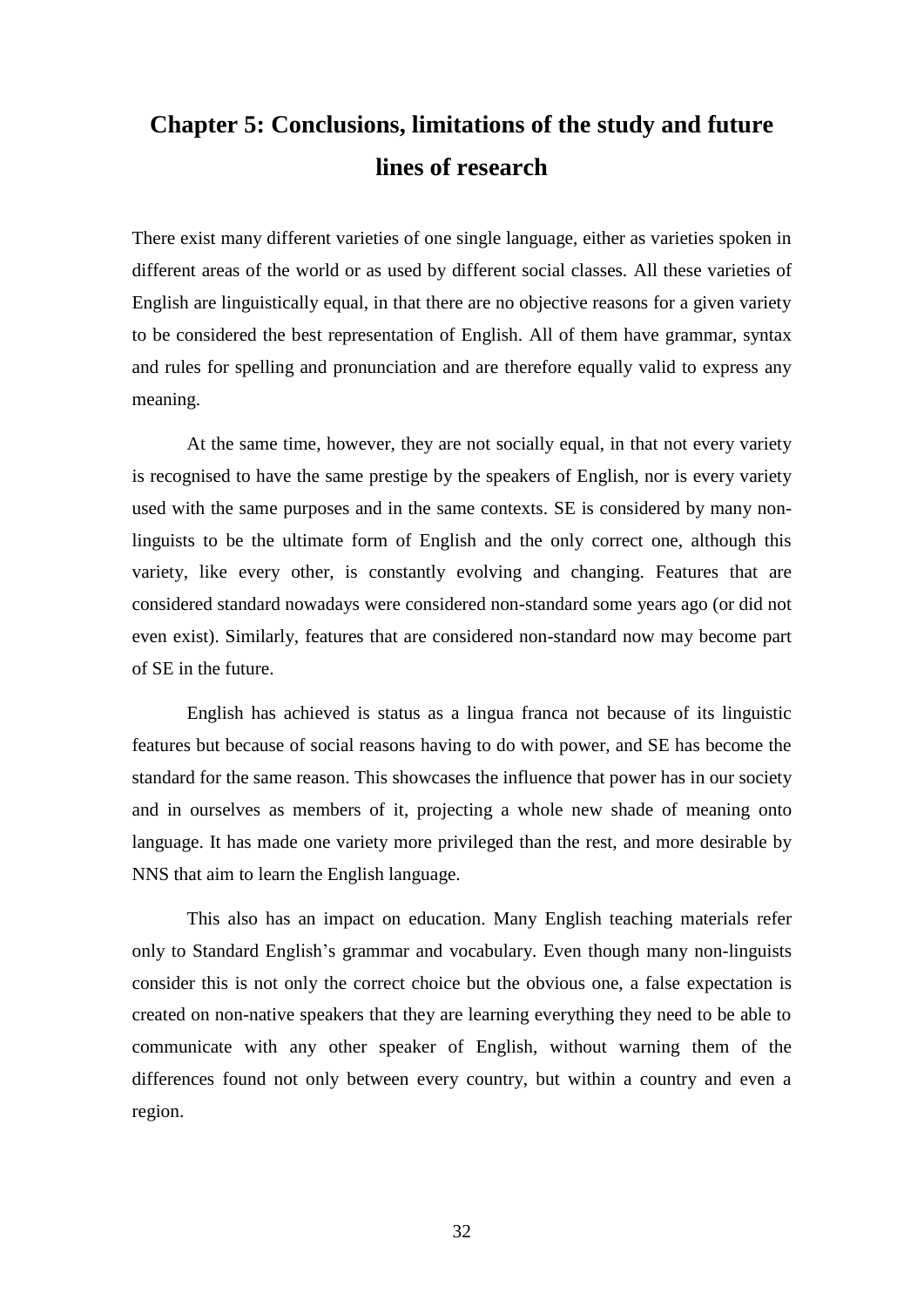Finally, regarding the linguistic approach to varieties of English, the main limitation in this project is the impossibility to address every single variety that there exists in the world nowadays. The analyses that were carried out were not extremely comprehensive either, as these varieties can be subdivided into smaller ones with their own features.

In the future, it would be interesting and fruitful to carry out a study where speakers of different varieties of English, both standard and non-standard ones, fill a survey answering about their perceptions regarding the status of SE against other varieties. Participants could also be divided into groups according to their age, gender and social class to try and determine how such characteristics alter, if at all, perceptions about language correctness and varieties.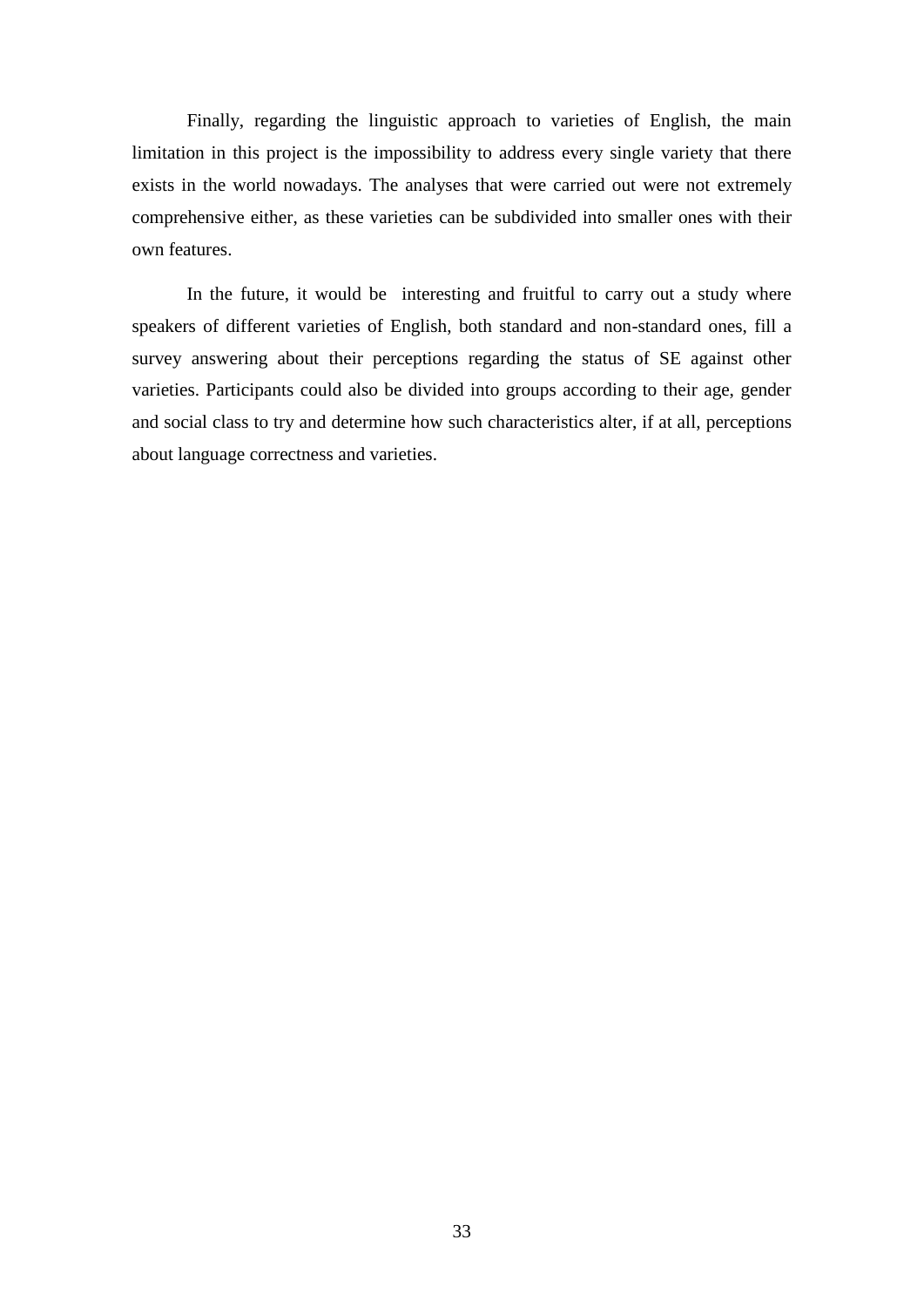### **References**

- Beal, J., Llamas, C. and Burbano-Elizondo, L. 2011. *Urban North-Eastern English: Tyneside to Teesside*. Edinburgh: Edinburgh University Press.
- Bex, T. and Watts, R. 1999. *Standard English: The Widening Debate*. London: Routledge.
- Blommaert, J. 2016. Teaching the English that makes one happy. *English Today*, 32(3), 11-13. Cambridge: Cambridge University Press.
- Burridge, K. 2010. Linguistic cleanliness is next to godliness: taboo and purism. *English Today*, 26(2), 3-13. Cambridge: Cambridge University Press.
- Chambers, J. K. 1986. 'Three kinds of standard in Canadian English.' In W. C. Lougheed (ed.), *In Search of the Standard in Canadian English*. Kingston, Ontario: Queen's University
- Dollinger, S. 2011. Academic and public attitudes to the notion of 'standard' Canadian English. *English Today*, 27(4), 3-9. Cambridge: Cambridge University Press.
- Ebner, C. 2016. Blaming the media? Folk attitudes towards the state of the English language and its 'wrongdoers'. *English Today*, 32(1), 3-4. Cambridge: Cambridge University Press.
- Freeborn, D. 1993. *Varieties of English: An Introduction to the Study of Language* 2<sup>nd</sup> edn. Palgrave Macmillan.
- Groom, C. 2012. Non-native attitudes towards teaching English as a lingua franca in Europe. *English Today*, 28(1), 50-57. Cambridge: Cambridge University Press.
- Leech, G., Hundt, M., Mair, C. and Smith, N. 2012. *Change in Contemporary English: A Grammatical Study*. Cambridge: Cambridge University Press.
- Luo, W. 2016. Teacher perceptions of teaching and learning English as a lingua franca in the expanding circle: A study of Taiwan. *English Today*, 33(1), 2-11. Cambridge: Cambridge University Press.
- McArthur, T. 2002. *The Oxford Guide to World English*. Oxford: Oxford University Press.